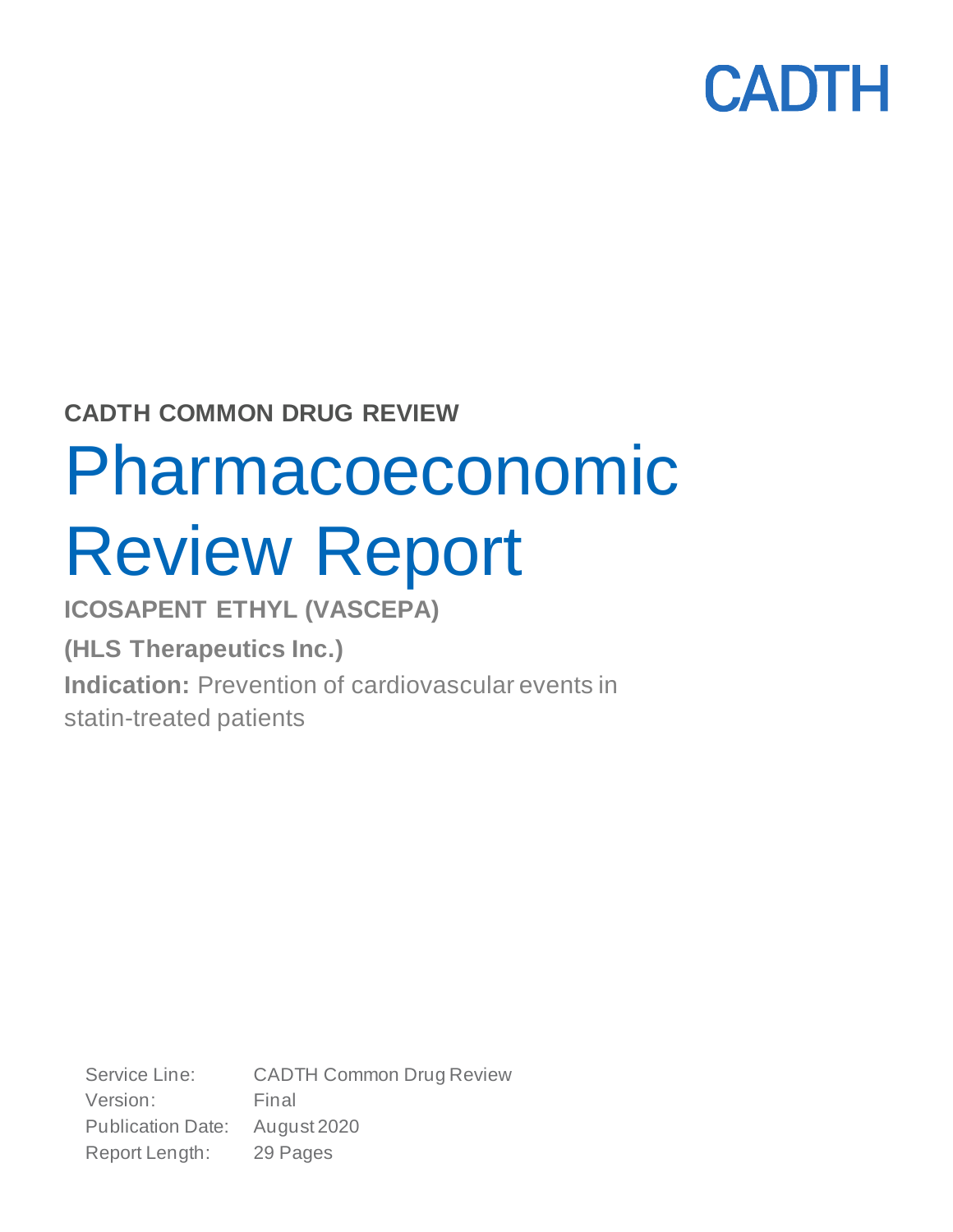**Disclaimer:** The information in this document is intended to help Canadian health care decision-makers, health care professionals, health systems leaders, and policy-makers make well-informed decisions and thereby improve the quality of health care services. While patients and others may access this document, the document is made available for informational purposes only and no representations or warranties are made with respect to its fitness for any particular purpose. The information in this document should not be used as a substitute for professional medical advice or as a substitute for the application of clinical judgment in respect of the care of a particular patient or other professional judgment in any decision-making process. The Canadian Agency for Drugs and Technologies in Health (CADTH) does not endorse any information, drugs, therapies, treatments, products, processes, or servic es.

While care has been taken to ensure that the information prepared by CADTH in this document is accurate, complete, and up-to-date as at the applicable date the material was first published by CADTH, CADTH does not make any guarantees to that effect. CADTH does not guarantee and is not responsible for the quality, currency, propriety, accuracy, or reasonableness of any statements, information, or conclusions contained in any third-party materials used in preparing this document. The views and opinions of third parties published in this document do not necessarily state or reflect those of CADTH.

CADTH is not responsible for any errors, omissions, injury, loss, or damage arising from or relating to the use (or misuse) of any information, statements, or conclusions contained in or implied by the contents of this document or any of the source materials.

This document may contain links to third-party websites. CADTH does not have control over the content of such sites. Use of third-party sites is governed by the third-party website owners' own terms and conditions set out for such sites. CADTH does not make any guarantee with respect to any information contained on such third-party sites and CADTH is not responsible for any injury, loss, or damage suffered as a result of using such third-party sites. CADTH has no responsibility for the collection, use, and disclosure of personal information by third-party sites.

Subject to the aforementioned limitations, the views expressed herein are those of CADTH and do not necessarily represent the views of Canada's federal, provincial, or territorial governments or any third party supplier of information.

This document is prepared and intended for use in the context of the Canadian health care system. The use of this document outside of Canada is done so at the user's own risk.

This disclaimer and any questions or matters of any nature arising from or relating to the content or use (or misuse) of this document will be governed by and interpreted in accordance with the laws of the Province of Ontario and the laws of Canada applicable therein, and all proceedings shall be subject to the exclusive jurisdiction of the courts of the Province of Ontario, Canada.

The copyright and other intellectual property rights in this document are owned by CADTH and its licensors. These rights are protected by the Canadian *Copyright Act* and other national and international laws and agreements. Users are permitted to make copies of this document for non-commercial purposes only, provided it is not modified when reproduced and appropriate credit is given to CADTH and its licensors.

**About CADTH:** CADTH is an independent, not-for-profit organization responsible for providing Canada's health care decision-makers with objective evidence to help make informed decisions about the optimal use of drugs, medical devices, diagnostics, and procedures in our health care system.

**Funding:** CADTH receives funding from Canada's federal, provincial, and territorial governments, with the exception of Quebec.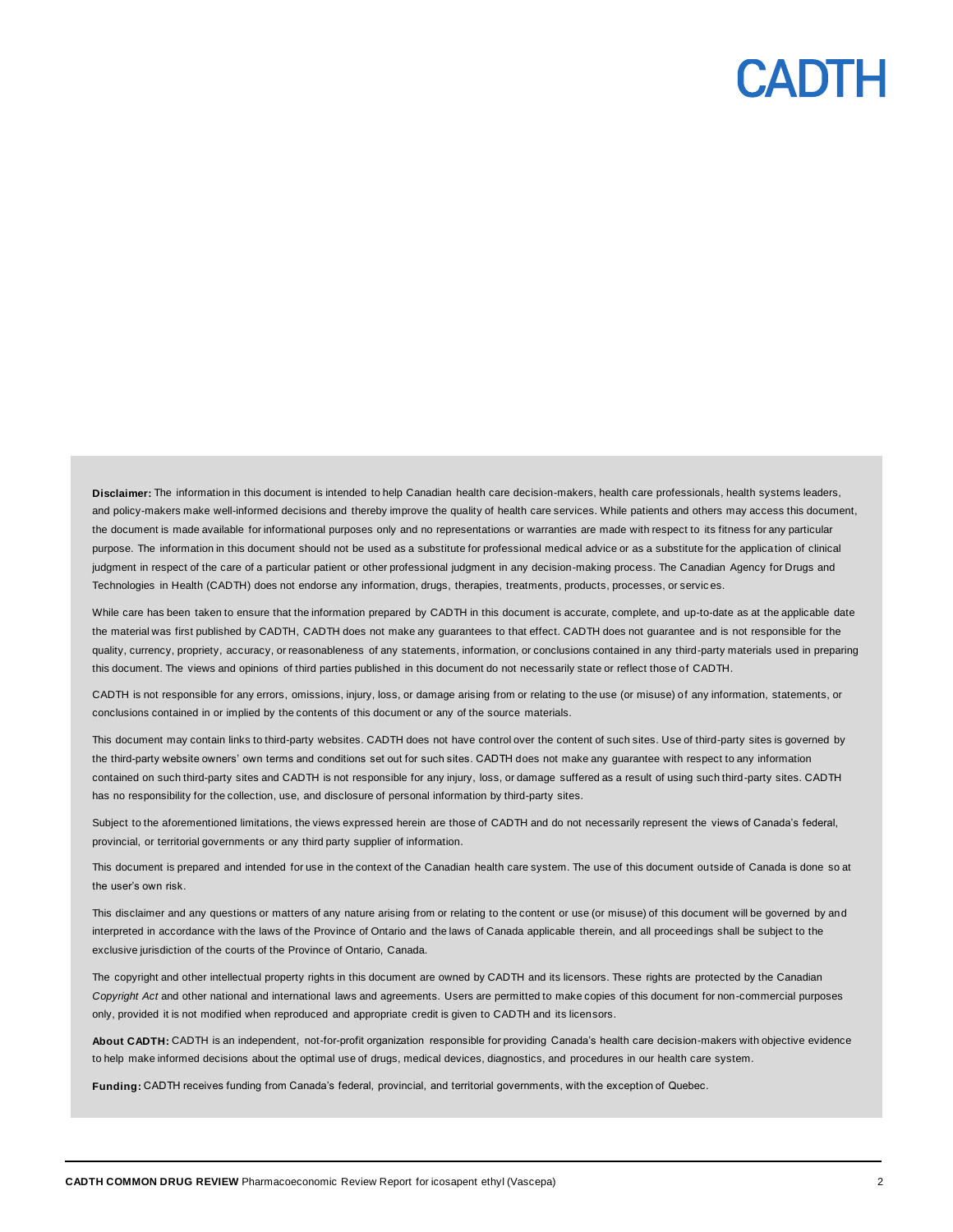

## **Table of Contents**

|               | Appendix 4: Summary of Other Health Technology Assessment Reviews of Drug 22                                                                       |  |
|---------------|----------------------------------------------------------------------------------------------------------------------------------------------------|--|
|               |                                                                                                                                                    |  |
|               |                                                                                                                                                    |  |
| <b>Tables</b> |                                                                                                                                                    |  |
|               |                                                                                                                                                    |  |
|               |                                                                                                                                                    |  |
|               |                                                                                                                                                    |  |
| Table 4:      |                                                                                                                                                    |  |
| Table 5:      | CDR Cost Comparison Table for Treatments Indicated for the Treatment of                                                                            |  |
| Table 6:      |                                                                                                                                                    |  |
| Table 7:      | When Considering Only Costs, Outcomes and Quality of Life,<br>How Attractive Is Icosapent Ethyl Plus Statin Therapy Relative to Statins Alone?  20 |  |
| Table 8:      |                                                                                                                                                    |  |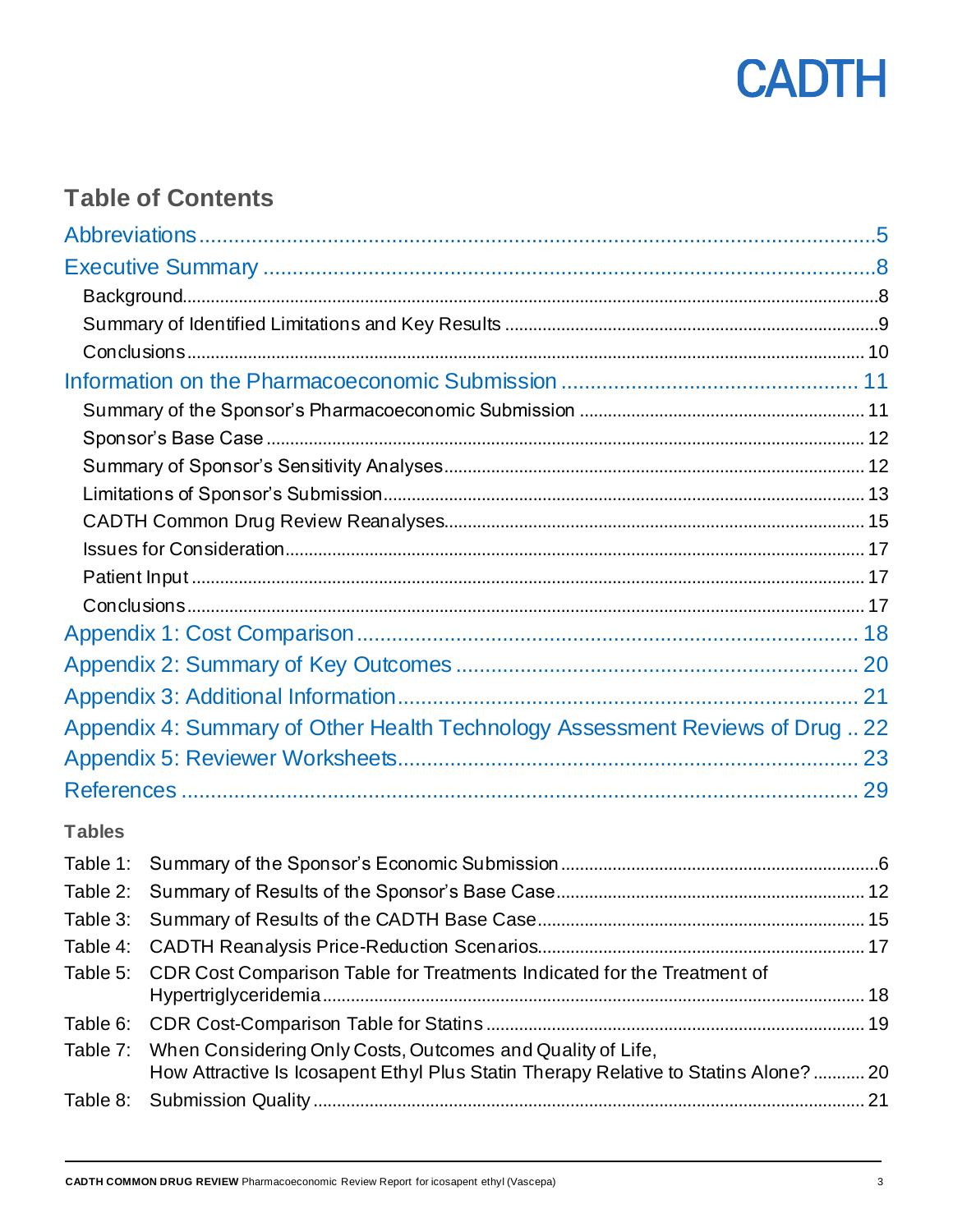| Table 12: Expected Discounted QALYs and Costs by Treatment and Cost Categories,                                                                                                                                                                                                |        |
|--------------------------------------------------------------------------------------------------------------------------------------------------------------------------------------------------------------------------------------------------------------------------------|--------|
|                                                                                                                                                                                                                                                                                |        |
|                                                                                                                                                                                                                                                                                |        |
|                                                                                                                                                                                                                                                                                |        |
| <b>Figures</b>                                                                                                                                                                                                                                                                 |        |
| $\Box$ and $\Box$ and $\Box$ and $\Box$ and $\Box$ and $\Box$ and $\Box$ and $\Box$ and $\Box$ and $\Box$ and $\Box$ and $\Box$ and $\Box$ and $\Box$ and $\Box$ and $\Box$ and $\Box$ and $\Box$ and $\Box$ and $\Box$ and $\Box$ and $\Box$ and $\Box$ and $\Box$ and $\Box$ | $\sim$ |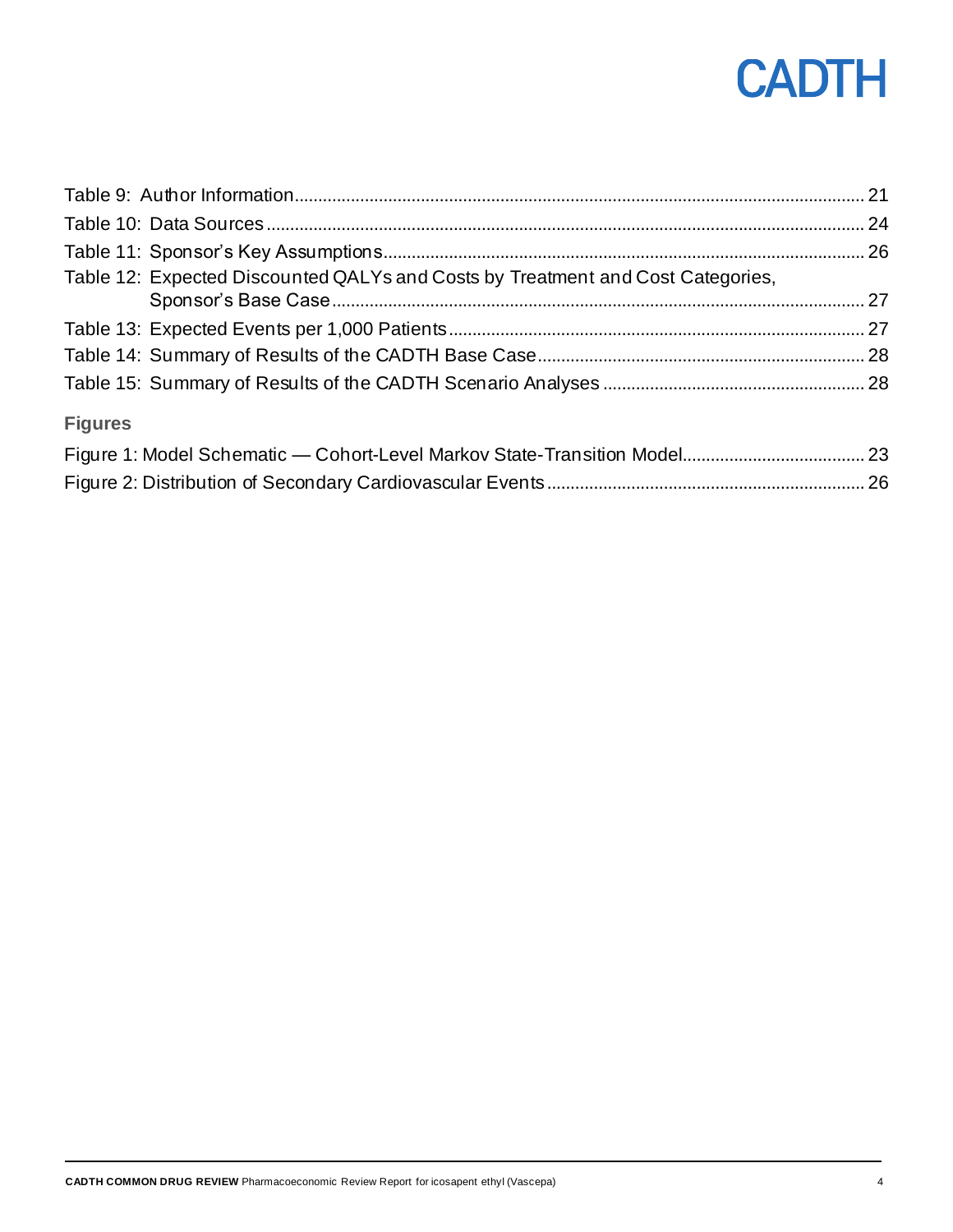## **Abbreviations**

<span id="page-4-0"></span>

| CDR         | <b>CADTH Common Drug Review</b>                   |
|-------------|---------------------------------------------------|
| СI          | confidence interval                               |
| CVD         | cardiovascular disease                            |
| CVE         | cardiovascular event                              |
| DHA         | docosahexaenoic acid                              |
| EPA         | eicosapentaenoic acid                             |
| HR          | hazard ratio                                      |
| <b>ICUR</b> | incremental cost-utility ratio                    |
| <b>MACE</b> | major adverse cardiovascular event                |
| <b>NICE</b> | National Institute for Health and Care Excellence |
| QALY        | quality-adjusted life-year                        |
| SE          | standard error                                    |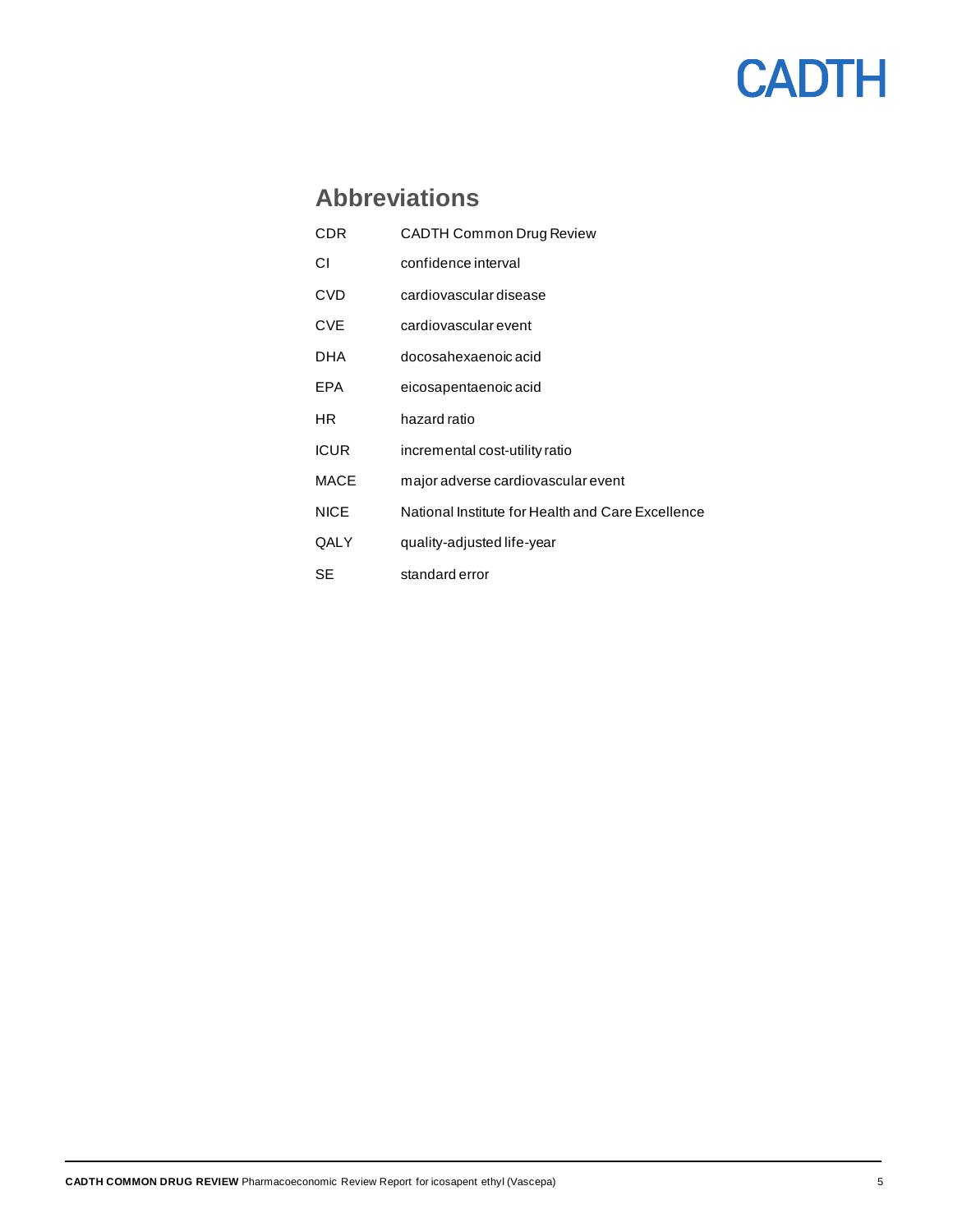<span id="page-5-0"></span>

| Table 1: Summary of the Sponsor's Economic Submission |  |  |
|-------------------------------------------------------|--|--|
|                                                       |  |  |

| <b>Drug product</b>          | Icosapentethyl (Vascepa)                                                                                                                                                                                                                                                                                                                                                                                                                                                                                                                                                                                                                                                                                                                                                                                                                                                                                                                                                                                                                                                                                                                                                                                                                                                                                                                                                                                                                                                                                                                                                                                                                                                                                                                                                                                                                                                                                                                                                                                                                                                                  |
|------------------------------|-------------------------------------------------------------------------------------------------------------------------------------------------------------------------------------------------------------------------------------------------------------------------------------------------------------------------------------------------------------------------------------------------------------------------------------------------------------------------------------------------------------------------------------------------------------------------------------------------------------------------------------------------------------------------------------------------------------------------------------------------------------------------------------------------------------------------------------------------------------------------------------------------------------------------------------------------------------------------------------------------------------------------------------------------------------------------------------------------------------------------------------------------------------------------------------------------------------------------------------------------------------------------------------------------------------------------------------------------------------------------------------------------------------------------------------------------------------------------------------------------------------------------------------------------------------------------------------------------------------------------------------------------------------------------------------------------------------------------------------------------------------------------------------------------------------------------------------------------------------------------------------------------------------------------------------------------------------------------------------------------------------------------------------------------------------------------------------------|
| <b>Study question</b>        | In comparison to statin treatment alone, what is the cost-utility of the addition of icosapent<br>ethyl for the reduction of ischemic cardiovascular events in statin-treated patients with<br>elevated triglycerides and other risk factors such as established cardiovascular disease<br>(CVD) or being at high risk of CVD from the perspective of a publicly funded health care<br>payer?                                                                                                                                                                                                                                                                                                                                                                                                                                                                                                                                                                                                                                                                                                                                                                                                                                                                                                                                                                                                                                                                                                                                                                                                                                                                                                                                                                                                                                                                                                                                                                                                                                                                                             |
| Type of economic evaluation  | Cost-utility analysis                                                                                                                                                                                                                                                                                                                                                                                                                                                                                                                                                                                                                                                                                                                                                                                                                                                                                                                                                                                                                                                                                                                                                                                                                                                                                                                                                                                                                                                                                                                                                                                                                                                                                                                                                                                                                                                                                                                                                                                                                                                                     |
| <b>Target population</b>     | Statin-treated adult patients with elevated triglycerides and other risk factors such as<br>established CVD or being at high risk of CVD                                                                                                                                                                                                                                                                                                                                                                                                                                                                                                                                                                                                                                                                                                                                                                                                                                                                                                                                                                                                                                                                                                                                                                                                                                                                                                                                                                                                                                                                                                                                                                                                                                                                                                                                                                                                                                                                                                                                                  |
| <b>Treatment</b>             | 4 g icosapent ethyl per day, plus statin treatment                                                                                                                                                                                                                                                                                                                                                                                                                                                                                                                                                                                                                                                                                                                                                                                                                                                                                                                                                                                                                                                                                                                                                                                                                                                                                                                                                                                                                                                                                                                                                                                                                                                                                                                                                                                                                                                                                                                                                                                                                                        |
| <b>Outcome</b>               | Quality-adjusted life-year (QALY)                                                                                                                                                                                                                                                                                                                                                                                                                                                                                                                                                                                                                                                                                                                                                                                                                                                                                                                                                                                                                                                                                                                                                                                                                                                                                                                                                                                                                                                                                                                                                                                                                                                                                                                                                                                                                                                                                                                                                                                                                                                         |
| <b>Comparator</b>            | Statin treatment alone                                                                                                                                                                                                                                                                                                                                                                                                                                                                                                                                                                                                                                                                                                                                                                                                                                                                                                                                                                                                                                                                                                                                                                                                                                                                                                                                                                                                                                                                                                                                                                                                                                                                                                                                                                                                                                                                                                                                                                                                                                                                    |
| <b>Perspective</b>           | Canadian public health care payer                                                                                                                                                                                                                                                                                                                                                                                                                                                                                                                                                                                                                                                                                                                                                                                                                                                                                                                                                                                                                                                                                                                                                                                                                                                                                                                                                                                                                                                                                                                                                                                                                                                                                                                                                                                                                                                                                                                                                                                                                                                         |
| <b>Time horizon</b>          | 20 years                                                                                                                                                                                                                                                                                                                                                                                                                                                                                                                                                                                                                                                                                                                                                                                                                                                                                                                                                                                                                                                                                                                                                                                                                                                                                                                                                                                                                                                                                                                                                                                                                                                                                                                                                                                                                                                                                                                                                                                                                                                                                  |
| <b>Results for base case</b> | Incremental cost-utility ratio (ICUR) = \$42,797 per QALY gained                                                                                                                                                                                                                                                                                                                                                                                                                                                                                                                                                                                                                                                                                                                                                                                                                                                                                                                                                                                                                                                                                                                                                                                                                                                                                                                                                                                                                                                                                                                                                                                                                                                                                                                                                                                                                                                                                                                                                                                                                          |
| <b>Key limitations</b>       | • A 20-year time horizon was adopted in the sponsor's base case. As this is a treatment for<br>a chronic condition, a lifetime time horizon would be most appropriate.<br>• In the sponsor's base case, it was assumed that icosapent ethyl would only be used for<br>five years, at which point it would be discontinued. According to feedback from clinical<br>experts consulted by CADTH, patients responding to icosapent ethyl would likely continue<br>treatment and experience benefits throughout their lifetime. The sponsor's assumption<br>underestimated both the treatment impact and the costs (to a greater degree) associated<br>with icosapent ethyl.<br>• Several utility values related to post-non-fatal cardiovascular events were incorrect. In<br>most cases, the utility values in the model were lower than anticipated. As the frequency<br>for cardiovascular events was higher in patients receiving statin treatment alone, this<br>biased outcomes in favour of icosapent ethyl.<br>The clinical efficacy of icosapent ethyl plus statin therapy may vary by risk stratum,<br>$\bullet$<br>leading to differences in cost-effectiveness of icosapent ethyl. However, because of the<br>model structure and the lack of clinical data available, the cost-effectiveness of icosapent<br>ethyl by risk stratum remains unknown.<br>The CADTH clinical review noted the population studied in the REDUCE-IT trial was<br>highly selective. The cost-effectiveness of icosapent ethyl in the entire population likely to<br>receive this drug is unknown.<br>• Feedback from the clinical experts consulted by CADTH indicated that niacin, fibrates,<br>and fish oils containing EPA (the active ingredient in icosapent ethyl), with or without<br>DHA, are currently used off-label in clinical practice in addition to the maximum tolerated<br>dose of statin therapy for the same indication as icosapent ethyl. These were not included<br>in the model, and the cost-effectiveness of icosapent ethyl compared to these treatments<br>remains unknown. |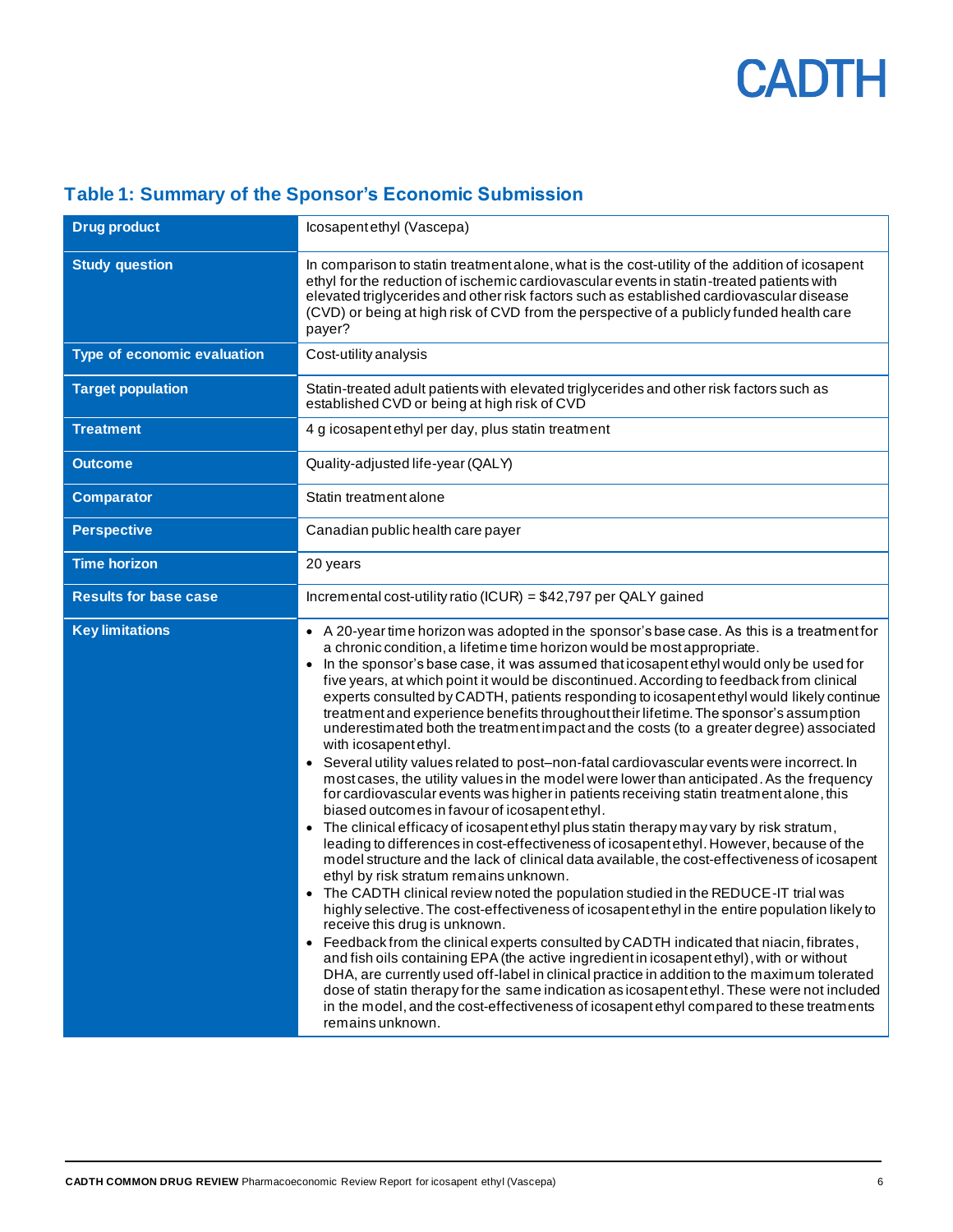| <b>CDR</b> estimate(s) | CADTH conducted reanalyses that included the following: adopting a lifetime time horizon;<br>applying drug acquisition costs and benefits for icosapent ethyl for the full duration of the<br>model time horizon; and revising several utility values for post-non-fatal cardiovascular<br>events |
|------------------------|---------------------------------------------------------------------------------------------------------------------------------------------------------------------------------------------------------------------------------------------------------------------------------------------------|
|                        | The revisions resulted in a CADTH base-case ICUR of \$105,053 per QALY gained for<br>$\bullet$<br>icosapent ethyl plus statins versus statins alone.<br>A price reduction of 43% would be required for the ICUR to be below \$50,000 per QALY<br>gained.                                          |

CDR = CADTH Common Drug Review; CVD = cardiovascular disease; DHA = docosahexaenoic acid; EPA = eicosapentaenoic acid; ICUR = incremental cost-utility ratio;  $QALY = quality$ -adjusted life-year.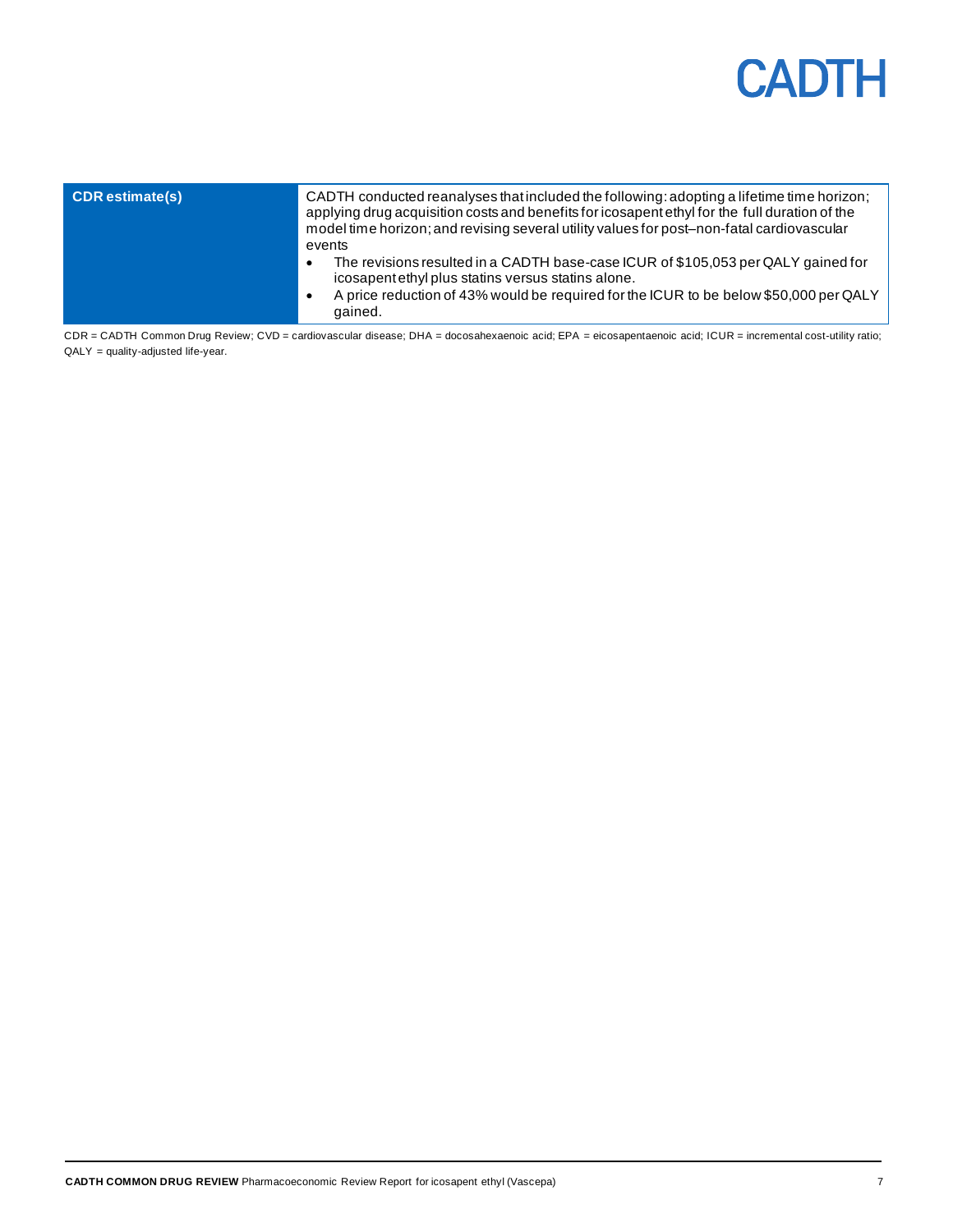| <b>Drug</b>                                                | Icosapentethyl (Vascepa)                                                                                                                                                                                                                                                                                                                                                                                                      |
|------------------------------------------------------------|-------------------------------------------------------------------------------------------------------------------------------------------------------------------------------------------------------------------------------------------------------------------------------------------------------------------------------------------------------------------------------------------------------------------------------|
| <b>Indication</b>                                          | To reduce the risk of cardiovascular events (cardiovascular death, non-fatal myocardial<br>infarction, non-fatal stroke, coronary revascularization, or hospitalization for unstable angina)<br>in statin-treated patients with elevated triglycerides, who are at high risk of cardiovascular<br>events due to:<br>• established cardiovascular disease, or<br>• diabetes, and at least one other cardiovascular risk factor |
| <b>Reimbursement request</b>                               | As per indication                                                                                                                                                                                                                                                                                                                                                                                                             |
| Dosage form(s) and route of<br>administration)/strength(s) | 1 g capsules for oral administration                                                                                                                                                                                                                                                                                                                                                                                          |
| <b>NOC</b> date                                            | December 30, 2019                                                                                                                                                                                                                                                                                                                                                                                                             |
| <b>Sponsor</b>                                             | HLS Therapeutics Inc.                                                                                                                                                                                                                                                                                                                                                                                                         |

## <span id="page-7-0"></span>**Executive Summary**

### <span id="page-7-1"></span>**Background**

Icosapent ethyl (Vascepa) is indicated for reduction of cardiovascular events (CVEs; e.g., cardiovascular death, non-fatal myocardial infarction, non-fatal stroke, coronary revascularization, or hospitalization for unstable angina) in statin-treated patients with elevated triglycerides and established cardiovascular disease (CVD), or with diabetes and at least one other cardiovascular risk factor.<sup>1</sup> Icosapent ethyl is available in 1 g capsules with a recommended daily dose of 4 g, taken as two 1 g capsules twice daily.<sup>1</sup> At the sponsorsubmitted price of \$2.45 per 1 g capsule, the annual cost of treatment is \$3,577 per patient. The sponsor's reimbursement request was in accordance with its Health Canada indication. $2$ 

The sponsor submitted a cost-utility analysis based on a Markov state-transition model that assessed the costs and quality-adjusted life-years (QALYs) of treatment with icosapent ethyl in addition to statin therapy compared to statin therapy alone.<sup>3</sup> The analysis was conducted over a 20-year time horizon from the Canadian public health care payer perspective, with costs and QALYs discounted at 1.5%. <sup>3</sup> Patients entered the model in the "CVE-free" health state and remained in that state until experiencing either a non-fatal orfatal CVE (including CVE-related death, non-fatal myocardial infarction, non-fatal stroke, coronary revascularization, and unstable angina).Survivors of a non-fatal CVE would enter and remain in a "post-non-fatal CVE" health state in the following model cycles, where they could experience subsequent non-fatal CVEs or fatal CVEs. A baseline risk of noncardiovascular death was applied in the model.Data from the statins-alone arm of the REDUCE-IT trial, extrapolated using parametric survival methods, was used to inform the baseline model transition from the CVE-free state to the post–non-fatal CVE state. Relative treatment effects and costs for icosapent ethyl plus statins were applied for the first five years of the model time horizon, with relative treatment effects based on the hazard ratios (HRs) derived from the REDUCE-IT trial comparing time to first primary end point for each CVE included in the model in patients treated with icosapent ethyl plus statins compared to statins alone.<sup>4</sup>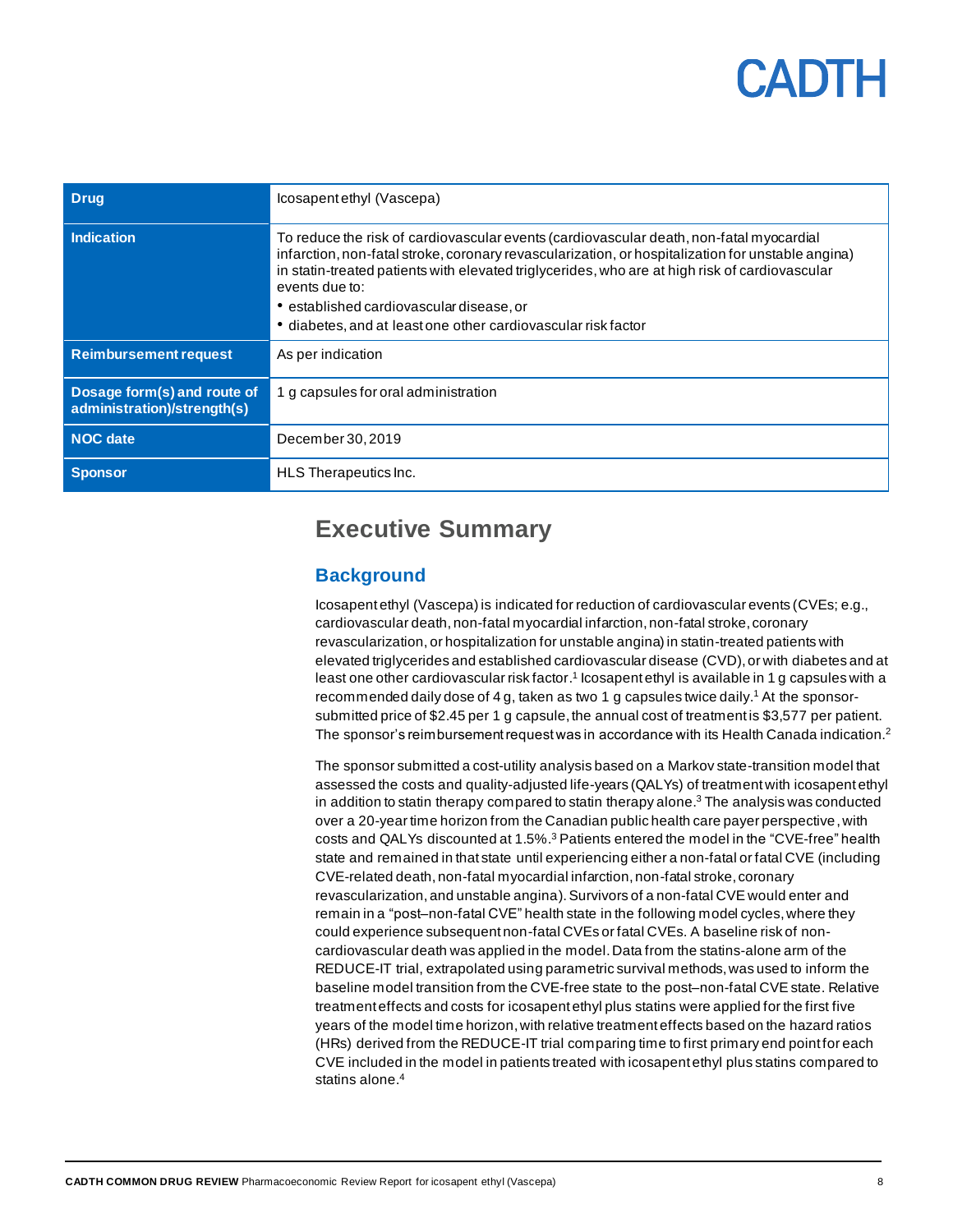In the sponsor's base case, icosapent ethyl plus statin therapy was associated with higher costs (\$12,523) and more QALYs (0.29) than statin therapy alone, resulting in an incremental cost-utility ratio (ICUR) of \$42,797 per QALY gained.

### <span id="page-8-0"></span>**Summary of Identified Limitations and Key Results**

CADTH identified several key limitations with the manufacturer's economic submission.

CADTH noted that the 20-year time horizon does not align with the latest guidance from the CADTH Guidelines for the Economic Evaluation of Health Technologies.<sup>5</sup>A lifetime time horizon would be more appropriate to capture all of the potential differences in costs and outcomes between treatments for this chronic condition.

The sponsor assumed icosapent ethyl would be discontinued after five years of treatment and that treatment effects would apply only during the first five years of the model time horizon, aligning with the study methodology of the REDUCE-IT trial. Feedback from the clinical experts consulted by CADTH indicated that, in clinical practice, patients would likely remain on treatment beyond five years. The magnitude of the clinical effectiveness of icosapent ethyl beyond the trial period is unclear, although clinical experts consulted by CADTH anticipated benefits would continue to be accrued.These assumptions,as applied in the sponsor's base case, underestimated the costs and QALYs associated with icosapent ethyl.

CADTH reviewers noted several incorrect utility values for post–non-fatal CVEs. When assessing the sponsor-cited UK National Institute for Health and Care Excellence (NICE) health technology assessment, <sup>6</sup> the values for post–non-fatal stroke, post–non-fatal myocardial infarction,and post–unstable angina were incorrect, mainly overestimating the utility impact of such events.<sup>6</sup> A related issue with utilities involved the assumption made for the utility value for post-revascularization. In the sponsor's base case, it was assumed patients would have the same utility post-revascularization as they would have in the acute revascularization phase. On the contrary, the study that informed the utility values in the NICE health technology assessment suggests that the utility impact post-revascularization would return to levels similar to that before revascularization.<sup>7</sup> Given that fewer patients on icosapent ethyl experienced CVEs, these limitations together biased results in its favour by overestimating the impact on quality of life.

The clinical evidence suggests that the efficacy of icosapent ethyl may vary by risk stratum (i.e., primary and secondary prevention cohorts).The CADTH clinical report noted that, while there may be a difference in effect for the two subgroups, the clinical study was underpowered to detect whether such a difference was statistically significant. CADTH was unable to conduct stratified analyses by subgroup due to a lack of clinical data for each of the individual cardiovascular outcomes stratified by risk. The potential cost-effectiveness of icosapent ethyl may differ between the primary and secondary prevention cohort, although the magnitude to which the ICUR may change is unknown. Furthermore, the CADTH clinical review noted that the population studied in the REDUCE-IT trial was highly selective. According to the clinical experts consulted on this review, many patients who were considered screening failures in the trial would likely be prescribed icosapent ethyl in clinical practice. The cost-effectiveness of icosapent ethyl in the entire population likely to receive this drug is unknown.

Not all comparators of interest were included in the sponsor's analysis. As noted above, the sponsor's analysis did not include any active comparators in addition to statin therapy, which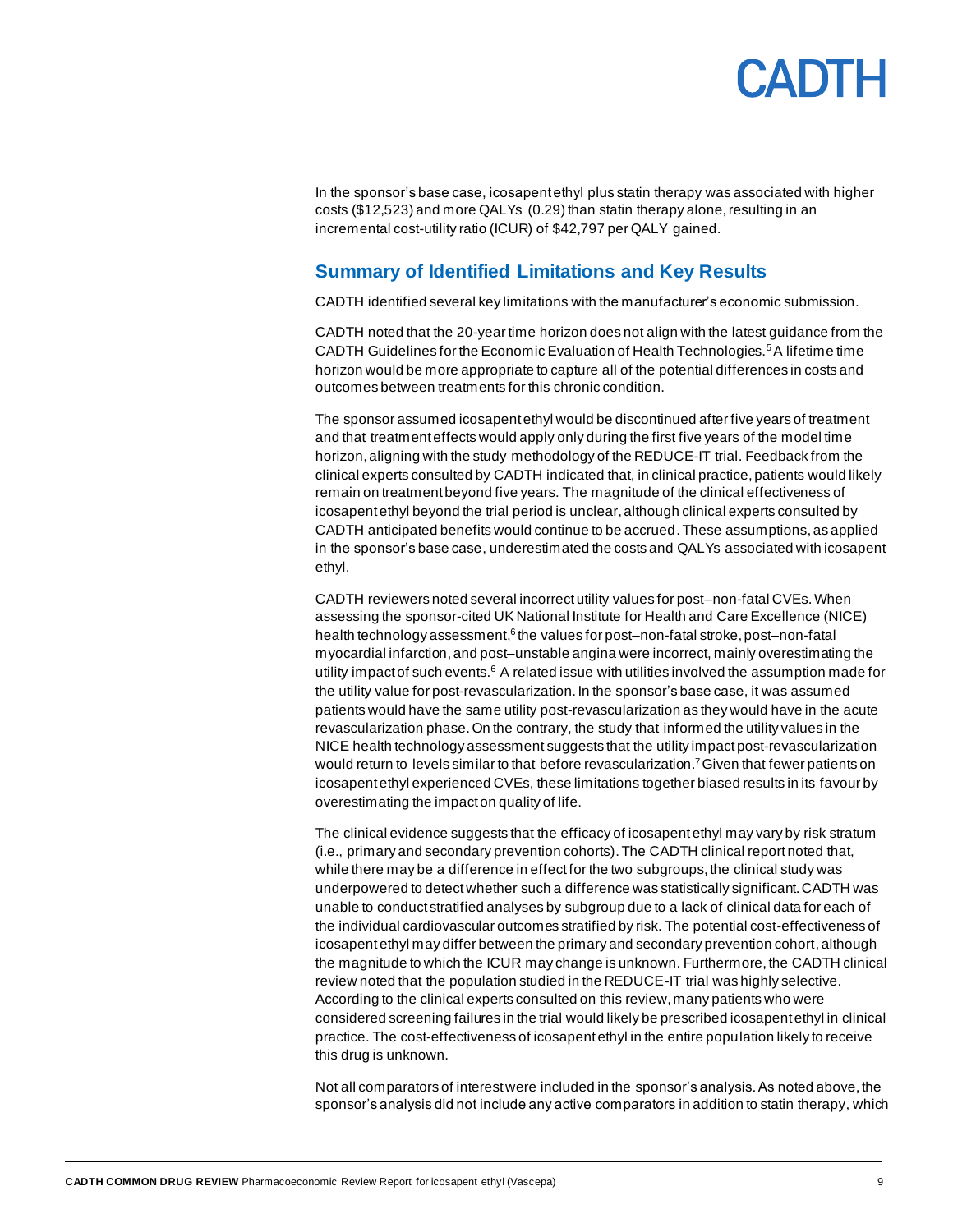was justified based on the literature indicating there is no evidence of benefit with their use. Feedback from the clinical experts consulted by CADTH on this review indicated active comparators (i.e., niacin, fibrates, and fish oils containing eicosapentaenoic acid [EPA]) are currently used in clinical practice off-label, although there is limited evidence of benefit with their use. As a result, they would be potentially relevant comparators and, given their absence, the cost-effectiveness of icosapent ethyl in comparison to these treatments remains uncertain.

CADTH undertook a reanalysis that included the following: incorporating a lifetime time horizon; applying drug acquisition costs and benefits over the full duration of the model time horizon; and revising utility values for certain post–non-fatal CVE health states. In the CADTH reanalysis, icosapent ethyl plus statin therapy was associated with higher total costs (\$117,105 versus \$67,713) and QALYs (12.03 versus 11.56) than statin therapy alone, resulting in an ICUR of \$105,053 per QALY gained.

#### <span id="page-9-0"></span>**Conclusions**

In statin-treated adult patients with elevated triglycerides and other risk factors or who are at high risk of CVD, the CADTH base-case reanalysis estimated that icosapent ethyl plus statin therapy resulted in increased costs and greater QALYs than statin therapy alone, resulting in an ICUR of \$105,053 per QALY gained. Results were primarily driven by drug acquisition costs, with a price reduction of 43% required for icosapent ethyl plus statin therapy to be cost-effective at a willingness-to-pay threshold of \$50,000 per QALY.

The cost-effectiveness of icosapent ethyl compared to relevant comparators currently used in clinical practice,in addition to statin therapy, or in a broader clinical population beyond what has been studied in the REDUCE-IT trial, is unknown.Cost-effectiveness may further differ among patients classified by differentrisk strata (i.e., primary prevention or secondary prevention) within the indication.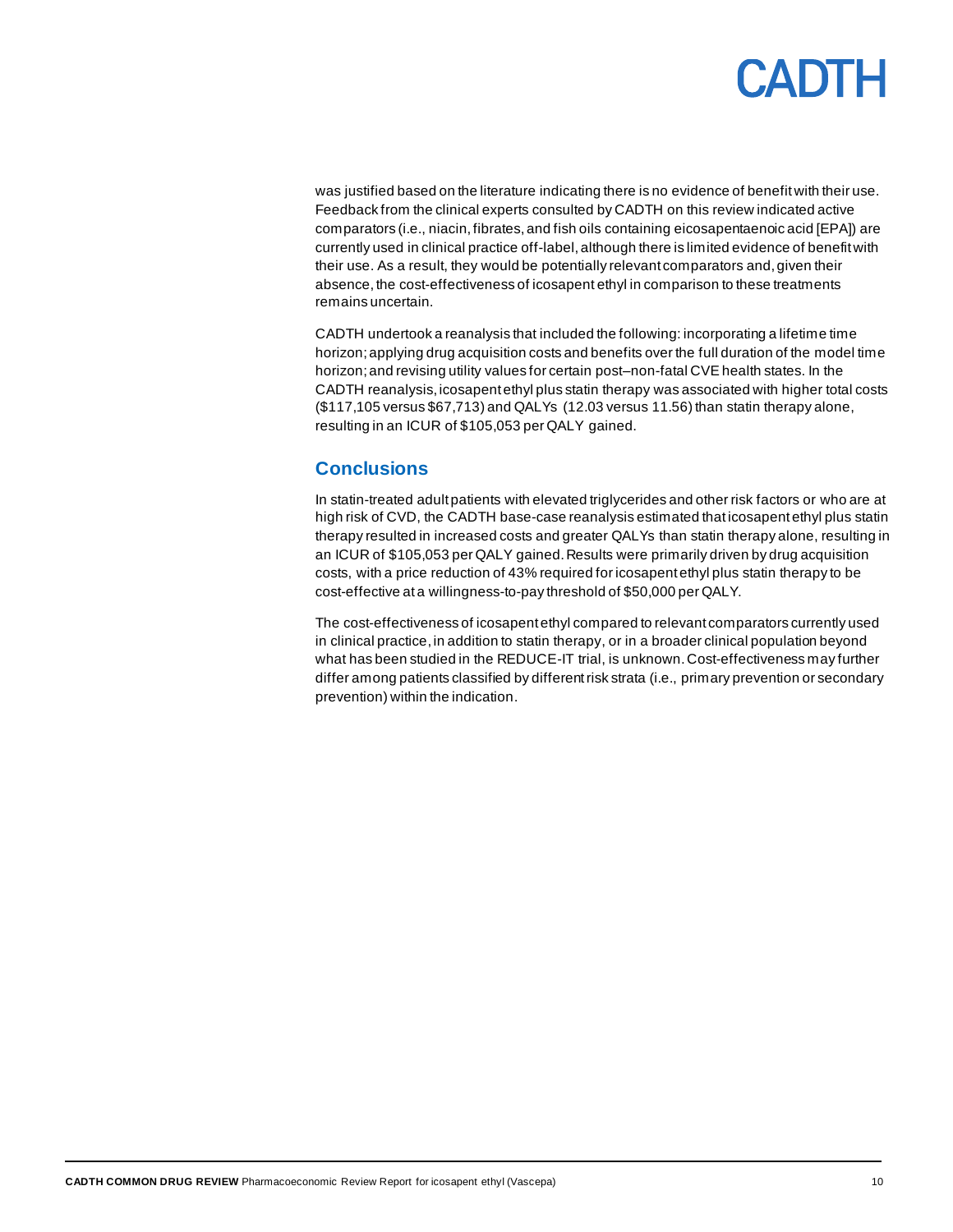## <span id="page-10-0"></span>**Information on the Pharmacoeconomic Submission**

#### <span id="page-10-1"></span>**Summary of the Sponsor's Pharmacoeconomic Submission**

The sponsor submitted a cost-utility analysis comparing icosapent ethyl plus statin therapy to statin therapy alone for the reduction of CVEs (i.e., CVE-related death, non-fatal myocardial infarction, non-fatal stroke, coronary revascularization, and unstable angina) in patients 45 years of age or older with established CVD or 50 years of age or older with diabetes mellitus and other CVD risk factors, with elevated triglycerides (1.53 to 5.63 mmol/L or 135 to 499 mg/dL) and cholesterol (1.0 to 2.6 mmol/L or 40 to 100 mg/dL) on stable statin therapy.<sup>1,3</sup> No other comparators were considered, based on the sponsor's assertion that limited efficacy was observed with other therapies that aim to reduce triglyceride levels when administered in addition to statin therapy. The analysis was conducted from the Canadian public health care payer perspective with yearly cycles over a 20-year time horizon. A discount rate of 1.5% was applied to costs and QALYs. $3$  Baseline characteristics (e.g., gender, age, and distribution of statin intensity) upon model entry were based primarily on data from the REDUCE-IT trial.<sup>4</sup> Statin regimens falling under each intensity category were defined by the 2013 American College of Cardiology/American Heart Association (ACC/AHA) Guideline on Treatment of Blood and Cholesterol to Reduce Atherosclerotic Cardiovascular Risk in Adults.<sup>8</sup> Additionally, a proportion of patients were assumed to be receiving 10 mg ezetimibe based on data from the REDUCE-IT trial.

A Markov state-transition model was submitted to reflect the natural history of disease and the effects of treatment, consisting of the following five health states: CVE-free, death from fatal cardiovascular causes, non-fatal CVE, post–non-fatal CVE, and death from other (non-CVE) causes. Patients entered the model in the CVE-free state and were at risk of fatal or non-fatal CVE.Patients experiencing a fatal CVE transitioned to death from fatal cardiovascular causes,while patients experiencing a non-fatal CVE were further categorized to one of the following events: non-fatal myocardial infarction, non-fatal stroke, coronary revascularization, or hospitalization for unstable angina, <sup>3</sup> and in the following model cycle moved into the post–non-fatal CVE state. While in the post–non-fatal CVE state, patients were at risk of subsequent fatal or non-fatal CVEs. In all alive health states, patients had a baseline risk of non-cardiovascular death (i.e., thereby entering the "death from other [non-CVE] causes" health state). Both death states were absorbing states in which patients remained upon entry [\(Figure 1\)](#page-22-1).

Natural history, in the form of transition probabilities, was based on parametric models for each of the individually included CVEs from the statin-only arm of the REDUCE-IT trial.<sup>4</sup> Treatment efficacy for icosapent ethyl plus statin therapy was also informed by the REDUCE-IT trial. Transition probabilities for icosapent ethyl plus statin therapy were calculated by applying individual HRs for each of the primary CVEs to the transition probabilities expected for statin-only therapy. Treatment efficacy was applied only to the first five years of the model's time horizon. To estimate the occurrence of secondary major adverse CVEs (MACE) for patients in the post-CVE state, a probability of any CVE event was applied, based on the data from the REDUCE-IT trial, with the type of event assigned based on the distribution of secondary MACE events reported in the REDUCE-IT trial [\(Figure 2\)](#page-25-1). Treatment-specific transition probabilities for secondary MACE events were applied for only the first five years in the model, after which the model assumed event rates were equal between groups and patients would notexperience any subsequent CVE events.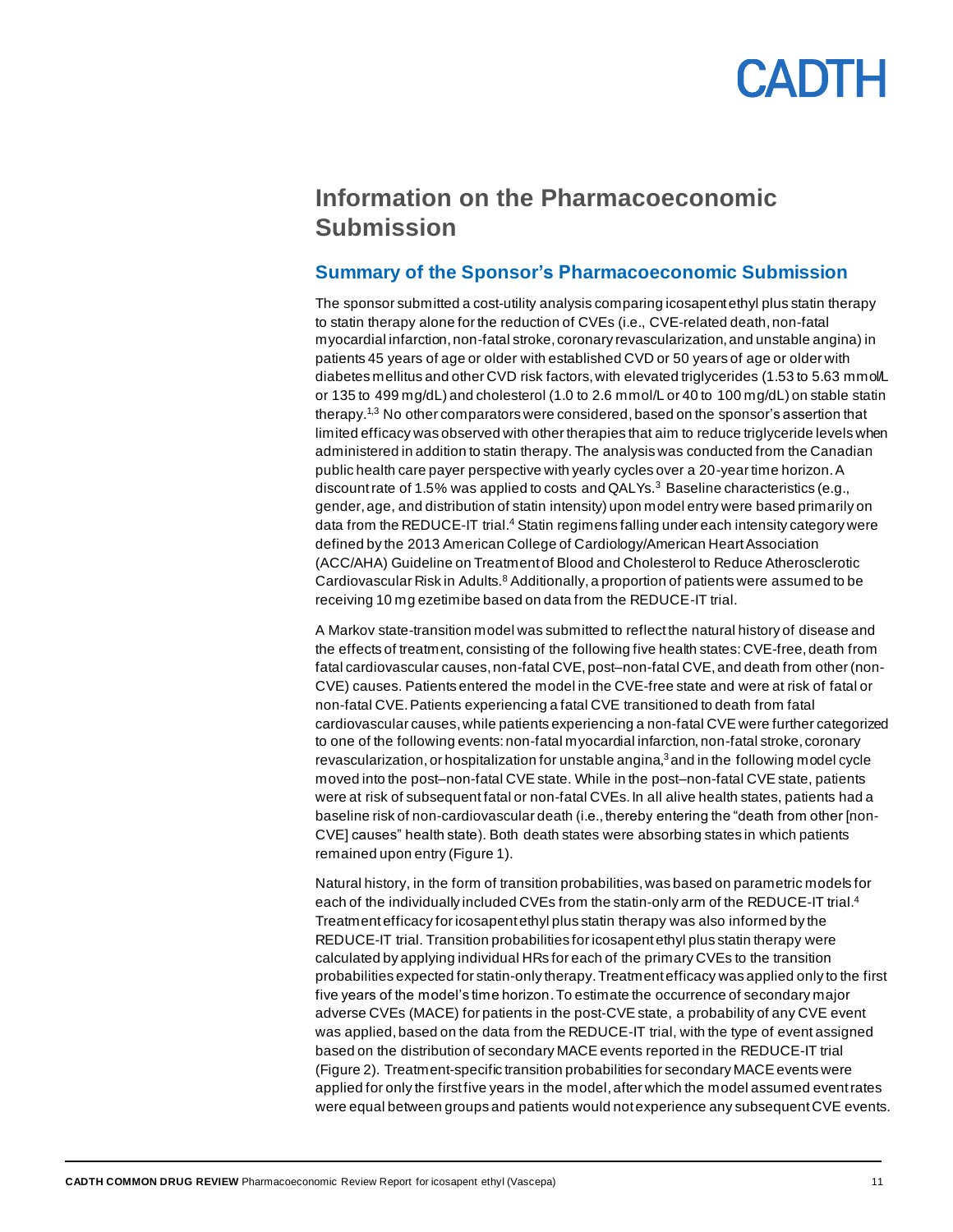# PADTH

All-cause mortality was obtained from Statistics Canada life tables, <sup>9</sup> and, beyond year five of the model's time horizon, patients with a history of CVE were assumed to be at an increased risk of death.<sup>10,11</sup> Adverse event risks were derived from the REDUCE-IT trial.<sup>4</sup>

Health state utility values were obtained from the published literature. A baseline value of 0.762 was used to reflect the fact that patients had existing CVD, or diabetes and a high risk of CVD, at baseline. The utility value for acute or post-CVE was calculated by multiplying the utility values associated with the specific event by the baseline utility value noted previously. Disutilities for adverse events were also included based on values identified in the published literature.<sup>12-15</sup> Drug costs for icosapent ethyl were obtained from the sponsor, while costs of statin therapy and ezetimibe were obtained from the Ontario Drug Benefit e-Formulary.<sup>16</sup>No acquisition costs for icosapent ethyl were applied after the first five years in the model. $4$ Costs related to CVE and adverse events were obtained from a combination of the published literature and the Ontario Case Costing Initiative,<sup>17</sup> while disease management resource use was obtained from a combination of clinical practice quidelines<sup>8</sup> and clinical expert opinion, and costed according to the Ontario Schedule of Benefits.<sup>18</sup>

### **Sponsor's Base Case**

In the sponsor's base case, icosapent ethyl plus statin therapy was \$12,523 more expensive and produced more QALYs (0.29), resulting in an ICUR of \$42,797 per QALY gained compared to statin therapy alone over 20 years [\(Table 2\)](#page-11-2). The majority of the cost difference was driven by drug costs (\$16,764), followed by the cost to manage the first CVE, whereas the QALY difference was driven primarily by the fewer number of patients experiencing coronary revascularization [\(Table 12\)](#page-26-0). Icosapent ethyl plus statin therapy had a 70.4% probability of being cost-effective at a willingness-to-pay threshold of \$50,000 per QALY.

#### **Total costs (\$) Incremental cost of icosapent ethyl (\$) Total QALYs Incremental QALYs of icosapent ethyl Incremental cost per QALY (\$)** Statin therapy alone  $\vert$  42,341  $\vert$  9.58 Icosapent ethyl plus 54,864 12,523 9.88 0.29 42,797

### <span id="page-11-2"></span><span id="page-11-0"></span>**Table 2: Summary of Results of the Sponsor's Base Case**

QALY = quality-adjusted life-year.

statin therapy

<span id="page-11-1"></span>Source: Sponsor's submission.<sup>3</sup>

### **Summary of Sponsor's Sensitivity Analyses**

The sponsor evaluated several alternative assumptions using scenario analyses conducted probabilistically. The model results were most sensitive to its time horizon. Specifically, in adopting a lifetime time horizon, the incremental costs decreased and QALYs increased for icosapent ethyl with statins versus statin therapy alone, resulting in an ICUR of \$32,925.

Additionally, several deterministic sensitivity analyses were conducted to test the sensitivity of individual parameter inputs on the overall economic findings. The model was found to be most sensitive to patients' starting age, the HR for cardiovascular death, and the statistical parameters around cardiovascular death (mean and standard deviation).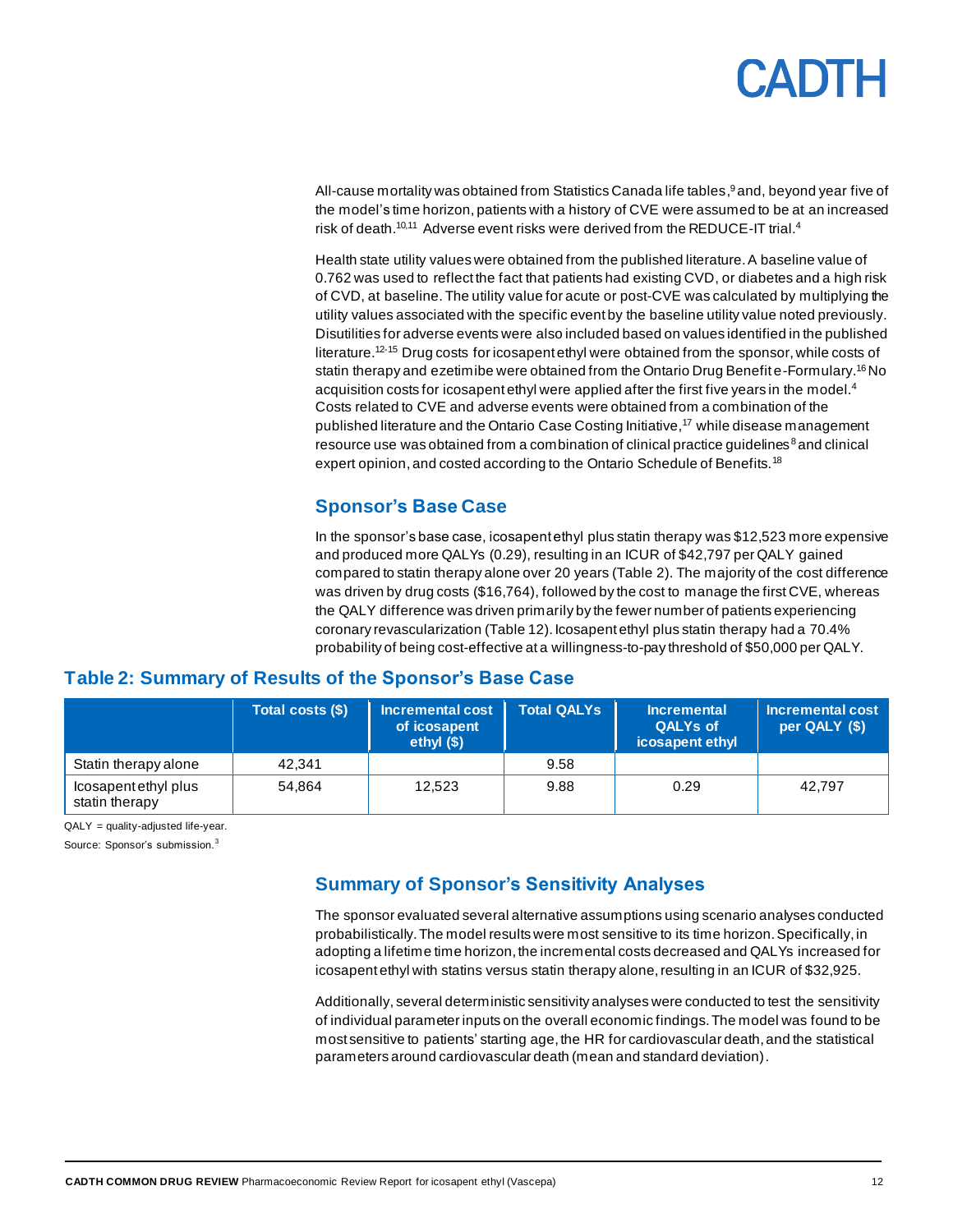

#### <span id="page-12-0"></span>**Limitations of Sponsor's Submission**

- **Inappropriate time horizon:** The sponsor considered a 20-year time horizon in its base case, citing previous CADTH Common Drug Review (CDR) reviews and recommendations for medications indicated for the treatment of high cholesterol. While CADTH recognizes prior reviews and the time horizons considered appropriate in these reviews, they were conducted before the latest edition of the CADTH Guidelines for the Economic Evaluation of Health Technologies.<sup>5</sup>The latest guidelines note that the time horizon should be long enough to capture all potential differences in costs and outcomes between the therapies under consideration. Thus, the appropriate time horizon for this chronic condition would capture the patient's lifetime. The use of a shorter time horizon in the sponsor's base case likely biased results against icosapent ethyl, as shown by the results of a scenario analysis conducted by the sponsor using a lifetime time horizon. A lifetime time horizon was used in the CADTH base case, and a 20-year time horizon was used in a scenario analysis.
- **Duration of treatment effects and costs of icosapent ethyl have been underestimated:** Given a lack of comparative efficacy data beyond five years, the sponsor assumed treatment effects would apply only in the first five years of the model's time horizon. In accordance with this, they also assumed that the cost of therapy would only be applied during the first five years of the model (i.e., no drug acquisition costs for icosapent ethyl beyond the first five years). In effect, the assumption made suggests all patients would discontinue icosapent ethyl after five years. Feedback from clinical experts consulted by CADTH indicated patients would be prescribed icosapent ethyl beyond the five-year time horizon that has been studied in the trial, as patients can be expected to continue to benefit from treatment. Further to this, there is no specific mention in their anticipated product monograph restricting treatment duration to five years. This assumption underestimated the costs and QALYs associated with icosapent ethyl. As drug costs are a key driver of cost differences in the model and the model is, to a greater degree, more sensitive to this parameter, the sponsor's approach would bias results in favour of icosapent ethyl. CADTH addressed this limitation by extending the application of treatment efficacy (with respect to the primary CVE event) and costs for the entirety of the time horizon, beyond the initial five years. In light of limited long-term evidence, experts suggested it would be reasonable to assume that treatment benefits would remain constant with those observed during the trial period. As treatment-specific transition probabilities for secondary MACE events were available only for the first five years, CADTH continued to apply an increased mortality risk associated with CV events beyond the first five years in the model.
- **Incorrect post–non-fatal CVE utility values used:** Upon review of the literature cited as the source of utility values for several non-fatal CVEs, several discrepancies were identified. The NICE report cited by the sponsor as the source for utility values related to revascularization did not include any values specific to revascularization, as this was not a specific clinical event in its model.<sup>6</sup> It appears that the sponsor selected the values for stable angina, with an assumption that there was no difference in utility values from the acute phase to the post-revascularization phase. Of note, the NICE report referenced by the sponsor as the source of this utility value cited another health technology assessment on the use of statins for prevention of coronary events. 7 In that study, revascularization was a possible clinical event in its economic evaluation, and the authors of that study assumed that post-revascularization patients would return to their baseline utility value.<sup>7</sup> Given the differences in revascularization rates between treatments, the assumption that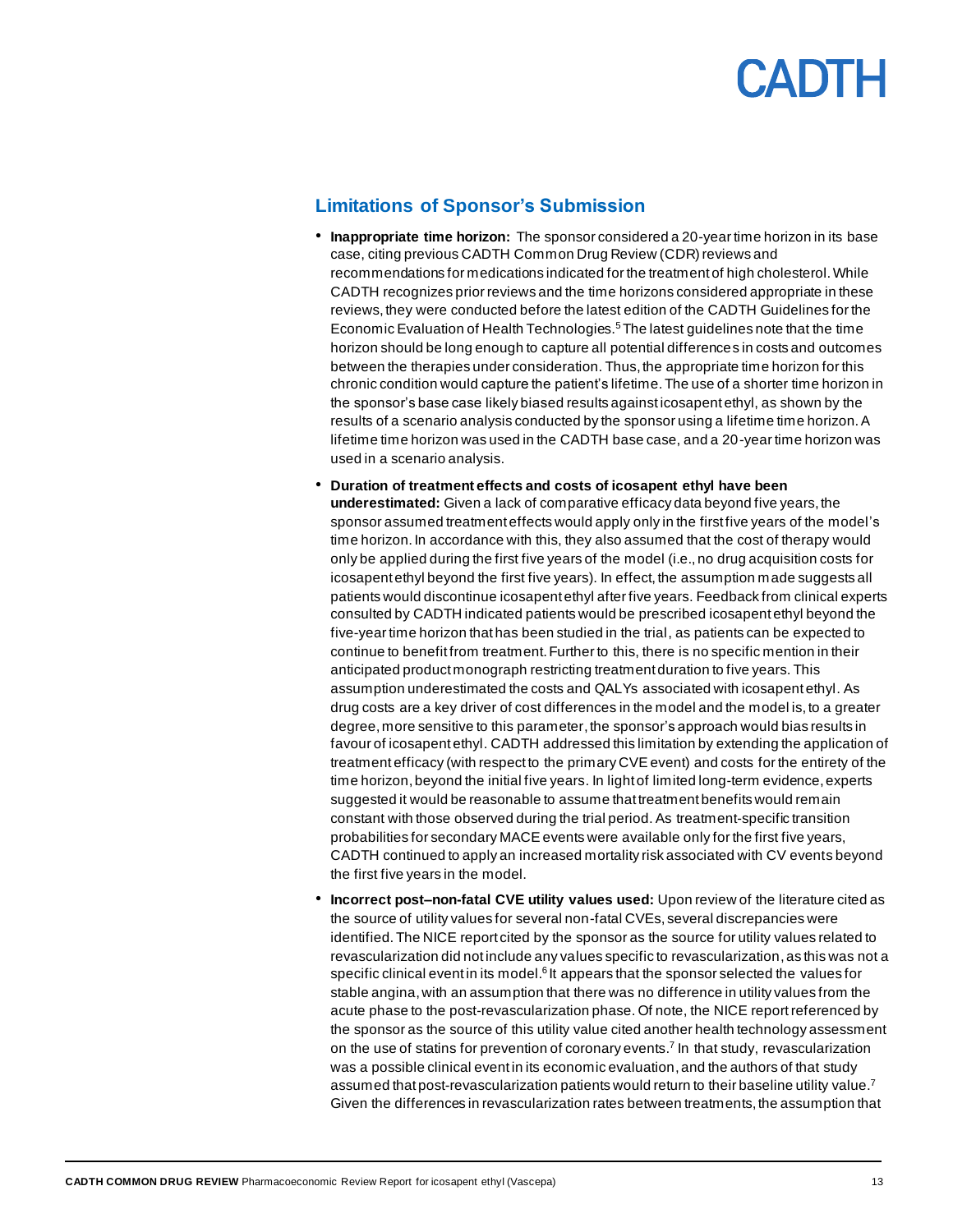the utility values for acute and post-revascularization are identical favours icosapent ethyl because it estimates fewer QALYs on statin-only therapy. This assumption overestimates the impact of revascularization events on utility, biasing results in favour of icosapent ethyl. A utility multiplier of one for post-revascularization was used in the CADTH base case. A lower value was tested in a scenario analysis, recognizing that some studies have suggested that post-revascularization does not achieve the same utility as return to baseline values, albeit not worse than acute revascularization. 19

Additionally, the NICE review cited by the sponsor as the source of utility values for post– non-fatal stroke, post–non-fatal myocardial infarction (MI), and post–unstable angina reported the utility values for these events as 0.628, 0.880, and 0.880, respectively, whereas the sponsor's model used  $0.683, 0.808$ , and  $0.808$ , respectively.<sup>6</sup> The correct utility values from the NICE review were used in the CADTH base case.

- **Efficacy of icosapent ethyl may vary by risk stratum:** Table 2 of the REDUCE-IT trial publication<sup>4</sup> shows HRs of the primary trial end point for various pre-specified subgroups. One such subgroup is a stratification by risk category, which included the following two risk strata: secondary prevention (established CVD) and primary prevention (diabetes with one other risk factor). For the composite primary clinical end point, Bhatt et al. identified an HR of 0.73 (95% confidence interval [CI], 0.65 to 0.81) in the secondary-prevention subgroup and an HR of 0.88 (95% CI, 0.70 to 1.10) in the primary-prevention subgroup, indicating that the efficacy of icosapent ethyl may vary for these subgroups.<sup>4</sup> The CADTH clinical review noted that, while there may be a difference of effect for the two subgroups, the REDUCE-IT trial was underpowered to detect whether such a difference was statistically significant. The clinical experts consulted by CADTH indicated that, if more patients had been included in the trials, it may have been reasonable to observe a clinically meaningful difference in effect between risk strata. If the clinical effectiveness of icosapent ethyl does differ by risk subgroups, the use of a combined HRreflecting the full population in the economic analysis would not allow comprehensive understanding of the differential cost-effectiveness across these distinct subgroups. CADTH was unable to conduct stratified analyses by subgroup due to a lack clinical data (HRs) for each of the individual cardiovascular outcomes stratified by risk strata. The potential costeffectiveness of icosapent ethyl may differ between the primary- and secondaryprevention cohort, although the magnitude to which the ICUR may change is unknown.
- **Selective patient population:** The comparative efficacy data incorporated in the model were based on the REDUCE-IT trial. As noted in the CADTH clinical review, the population studied was highly selective. A large number of patients were considered screening failures due to the study's exclusion criteria (e.g., triglyceride level below 2.3 mmol/L [200 mg/dL]or above 5.6 mmol/L [500 mg/dL], congestive heart failure, active liver disease, or a planned coronary surgery or intervention). According to clinical experts consulted on this review, it is reasonable to expect that, in real clinical practice, many of the patients considered screening failures in the trial may be treated with icosapent ethyl. The clinical experts consulted on this review further noted that the available clinical studies provide limited evidence on the drug's efficacy in patients younger than 50 years and older than 70 years. The generalizability of the economic results may therefore be restricted to the specific population enrolled in the REDUCE-IT study.
- **Not all comparators of interest were included:** The sponsor did not include any regimen that included both statin therapy and an additional active treatment in the model, based on literature indicating no evidence of benefit with other agents currently prescribed for the same indication as icosapent ethyl. Icosapent ethyl is a highly purified version of EPA. Feedback from the clinical experts consulted by CADTH indicated that niacin,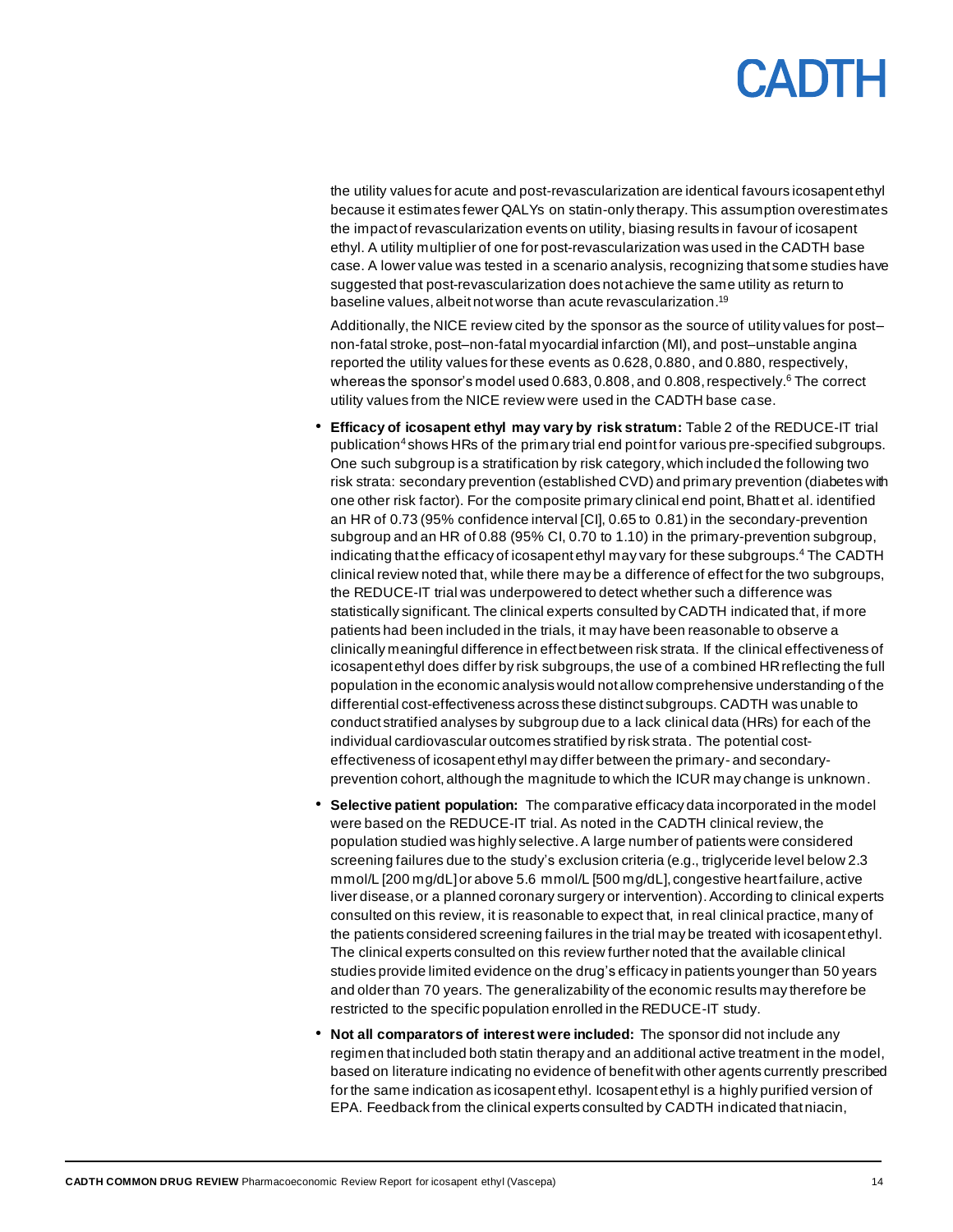fibrates, and fish oils containing EPA (the active ingredient in icosapent ethyl), with or without docosahexaenoic acid (DHA), are currently used off-label in clinical practice in addition to the maximum tolerated dose of statin therapy. Although clinical experts consulted by CADTH noted that there is limited evidence of clinical benefit of these agents, which is in line with the sponsor's rationale for their exclusion, icosapent ethyl would be expected to displace these alternative treatments.The cost-effectiveness of icosapent ethyl compared to these agents in statin-treated patients with elevated triglycerides and established CVD or those at high risk of CVD remains unknown.

### <span id="page-14-0"></span>**CADTH Common Drug Review Reanalyses**

CADTH undertook the following reanalyses to address the limitations of the model:

- applying a lifetime time horizon (i.e., 46 years)
- assuming icosapent ethyl would be used for the entire time horizon, meaning that treatment effects and drug acquisition costs were applied for the model's full time horizon
- adjusting utility values to reflect appropriate values from the cited literature:<sup>6</sup>
- o post–non-fatal stroke: 0.628 (standard error [SE] 0.040)
- o post–unstable angina: 0.880 (SE 0.018)
- o post–non-fatal myocardial infarction: 0.880 (SE 0.018)
- $\circ$  post-acute coronary revascularization multiplier of 1.0 (SE 0).<sup>7</sup>

Results of the reanalyses are presented i[n Table 3.](#page-14-1) Compared with the sponsor's base case, the CADTH base case resulted in an increase in total costs and total QALYs for both icosapent ethyl plus statins (costs \$117,105; QALYs 12.03) and statin therapy alone (costs \$67,713; QALYs 11.56), due primarily to the increased time horizon and the assumption that patients would remain on treatment over their lifetime. Incremental costs (\$49,392) increased to a greater degree than incremental QALYs (0.47), resulting in an ICUR of \$105,053 per additional QALY gained for icosapent ethyl plus statins compared to statin therapy alone.

### <span id="page-14-1"></span>**Table 3: Summary of Results of the CADTH Base Case**

|               | <b>Description</b>                                             | <b>Manufacturer's</b><br>base-case value                                                                                             | <b>CDR</b> value                                                                                                                      | <b>Incremental cost</b><br>of icosapent<br>ethyl $($ \$) | <b>Incremental</b><br><b>QALYs of</b><br><b>icosapent</b><br>ethyl | <b>Incremental</b><br>cost per<br><b>QALY (\$)</b> |
|---------------|----------------------------------------------------------------|--------------------------------------------------------------------------------------------------------------------------------------|---------------------------------------------------------------------------------------------------------------------------------------|----------------------------------------------------------|--------------------------------------------------------------------|----------------------------------------------------|
|               | Sponsor base case                                              | <b>Reference</b>                                                                                                                     |                                                                                                                                       | 12,523                                                   | 0.29                                                               | 42,797                                             |
|               | Time horizon                                                   | 20-year time horizon                                                                                                                 | Lifetime                                                                                                                              | 11,997                                                   | 0.36                                                               | 32,902                                             |
| $\mathcal{P}$ | Duration of<br>icosapentethyl<br>efficacy and costs<br>applied | 5 years                                                                                                                              | Lifetime                                                                                                                              | 43.464                                                   | 0.42                                                               | 104,098                                            |
| 3             | Utility value<br>multipliers post-<br>cardiovascular<br>events | • Post-non-fatal<br>stroke: 0.683 (SE<br>0.040<br>• Post-unstable<br>angina: $0.808$ (SE<br>0.018)<br>• Post-non-fatal<br>myocardial | • Post-non-fatal<br>stroke: 0.628<br>(SE 0.040)<br>• Post-unstable<br>angina: $0.880$<br>(SE 0.018)<br>• Post-non-fatal<br>myocardial | 12,575                                                   | 0.23                                                               | 55,641                                             |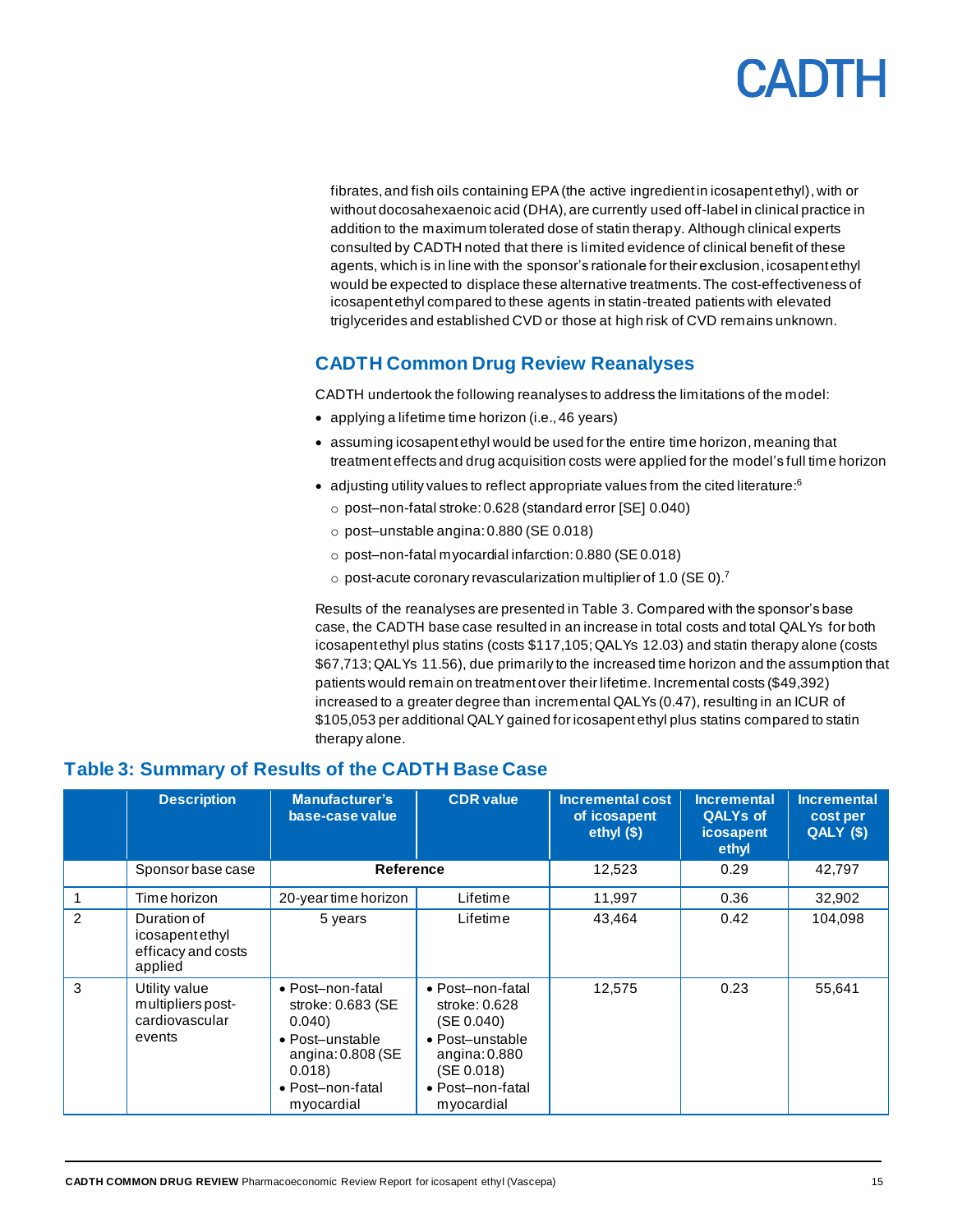|          | <b>Description</b> | <b>Manufacturer's</b><br>base-case value                                                                              | <b>CDR</b> value                                                                                                | <b>Incremental cost</b><br>of icosapent<br>ethyl $($)$ | <b>Incremental</b><br><b>QALYs of</b><br><b>icosapent</b><br>ethyl | <b>Incremental</b><br>cost per<br>QALY (\$) |
|----------|--------------------|-----------------------------------------------------------------------------------------------------------------------|-----------------------------------------------------------------------------------------------------------------|--------------------------------------------------------|--------------------------------------------------------------------|---------------------------------------------|
|          |                    | infarction: 0.808<br>(SE 0.018)<br>• Post-acute<br>coronary<br>revascularization<br>multiplier of 0.808<br>(SE 0.038) | infarction: 0.880<br>(SE 0.018)<br>• Post-acute<br>coronary<br>revascularization<br>multiplier of 1.0<br>(SE 0) |                                                        |                                                                    |                                             |
| 1 to $3$ | CADTH base case    |                                                                                                                       |                                                                                                                 | 49,392                                                 | 0.47                                                               | 105,053                                     |

 $QALY = quality-adjusted$  life-year;  $SE = standard$  error.

Additional scenario analyses were undertaken to consider alternative scenarios from those in the CADTH base case:

- 20-year time horizon:While the latest CADTH economic evaluation guidelines indicate that a lifetime time horizon is most appropriate, a 20-year time horizon was previously used in other CDR pharmacoeconomic submissions for similar indications. Hence, a scenario analysis applying a 20-year time horizon was considered for comparison purposes.
- Alternative post-revascularization utility value:In the CADTH base case, it was assumed that patients would return to their baseline utility values following a revascularization procedure. To determine the impact of this assumption on the CADTH base case, an alternative post-revascularization utility value was identified from a systematic review. 20 Specifically, this systematic review identified literature from a study of patients at multiple time points following percutaneous coronary interventions.<sup>19</sup>The difference between the two time periods  $(0.868 - 0.776 = 0.092)$  was applied as the sponsor's postrevascularization utility value.

Full results of CADTH scenario analyses are presented i[n Table 15.](#page-27-1) In the 20-year time horizon scenario, incremental costs decreased to \$43,522 from \$49,392, as reported in CADTH's base case, while QALYs decreased, resulting in an ICUR of \$141,118 per QALY gained. The reduction in costs was primarily due to lower icosapent ethyl acquisition costs, while reduction in QALYs was due to a shorter horizon, over which clinical gain continued. The scenario applying an alternative post-revascularization utility value indicated that the model is sensitive to this parameter and that the estimate of icosapent ethyl's costeffectiveness varies depending on the utility input used. This scenario analysis resulted in an increase in the incremental QALYs and a consequent decrease in the ICUR to \$93,657 per QALY gained.

CADTH undertook price-reduction analyses, shown i[n Table 4.](#page-16-3) In the CADTH base case, icosapent ethyl would be the optimal therapy at a willingness-to-pay threshold of \$50,000 per QALY gained at a price reduction of 43%.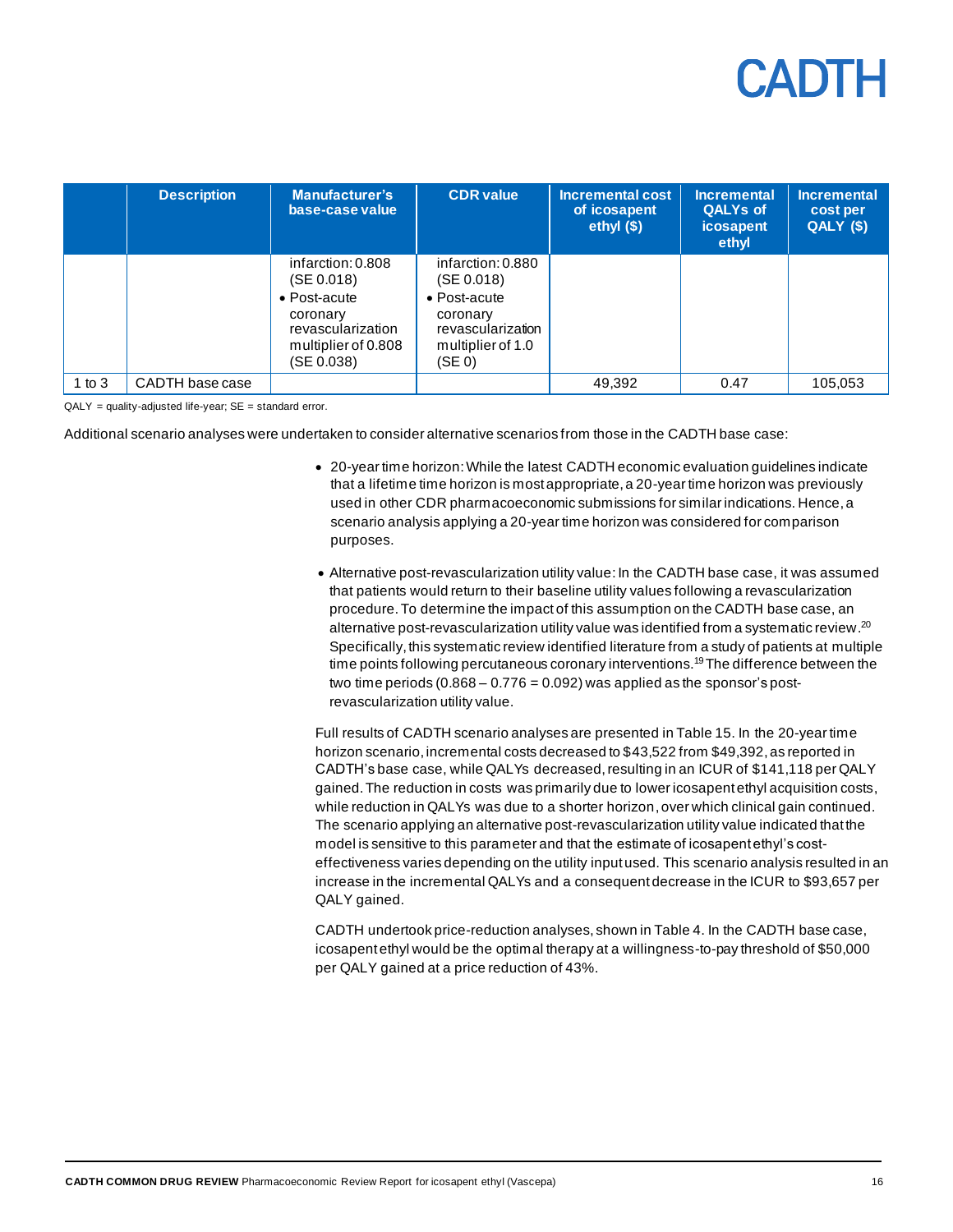

| <b>ICURs of submitted drug versus comparator (cost/QALY)</b> |                                                                     |           |  |  |  |  |  |
|--------------------------------------------------------------|---------------------------------------------------------------------|-----------|--|--|--|--|--|
| <b>Price</b>                                                 | Base-case analysis submitted by sponsor<br><b>Reanalysis by CDR</b> |           |  |  |  |  |  |
| <b>Submitted</b>                                             | \$42,797                                                            | \$105,053 |  |  |  |  |  |
| 10% reduction                                                | \$37,287                                                            | \$91,961  |  |  |  |  |  |
| 20% reduction                                                | \$31,374                                                            | \$79,996  |  |  |  |  |  |
| 30% reduction                                                | \$25,797                                                            | \$67,564  |  |  |  |  |  |
| 40% reduction                                                | \$20,198                                                            | \$55,646  |  |  |  |  |  |
| 50% reduction                                                | \$14,381                                                            | \$42,262  |  |  |  |  |  |
| 60% reduction                                                | \$8,627                                                             | \$30,065  |  |  |  |  |  |

#### <span id="page-16-3"></span>**Table 4: CADTH Reanalysis Price-Reduction Scenarios**

<span id="page-16-2"></span><span id="page-16-1"></span><span id="page-16-0"></span>ICUR = incremental cost-utility ratio; QALY = quality-adjusted life-year.

#### **Issues for Consideration**

• The clinical experts consulted by CADTH for this review indicated icosapent ethyl may be the sixth or seventh drug added to existing treatment regimens for patients with the indication. Such a large number of drugs may compromise adherence to treatment. Clinicians will have to balance the risk of compromised adherence due to increased pill burden with the potential added benefit of icosapent ethyl.

#### **Patient Input**

No patient input was received for this review.

### **Conclusions**

In statin-treated adult patients with elevated triglycerides and other risk factors or at high risk of CVD, the CADTH base-case reanalysis estimated that icosapent ethyl plus statin therapy resulted in increased costs and greater QALYs than statin therapy alone, resulting in an ICUR of \$105,053 per QALY gained. Results were primarily driven by drug acquisition costs, with a price reduction of 43% required for icosapent ethyl plus statin therapy to be costeffective at a willingness-to-pay threshold of \$50,000 per QALY.

The cost-effectiveness of icosapent ethyl compared to relevant comparators currently used in clinical practice, in addition to statin therapy, or in a broader clinical population beyond what has been studied in the REDUCE-IT trial, is unknown. Cost-effectiveness may further differ among patients classified by different risk strata (i.e., primary prevention or secondary prevention) within the indication.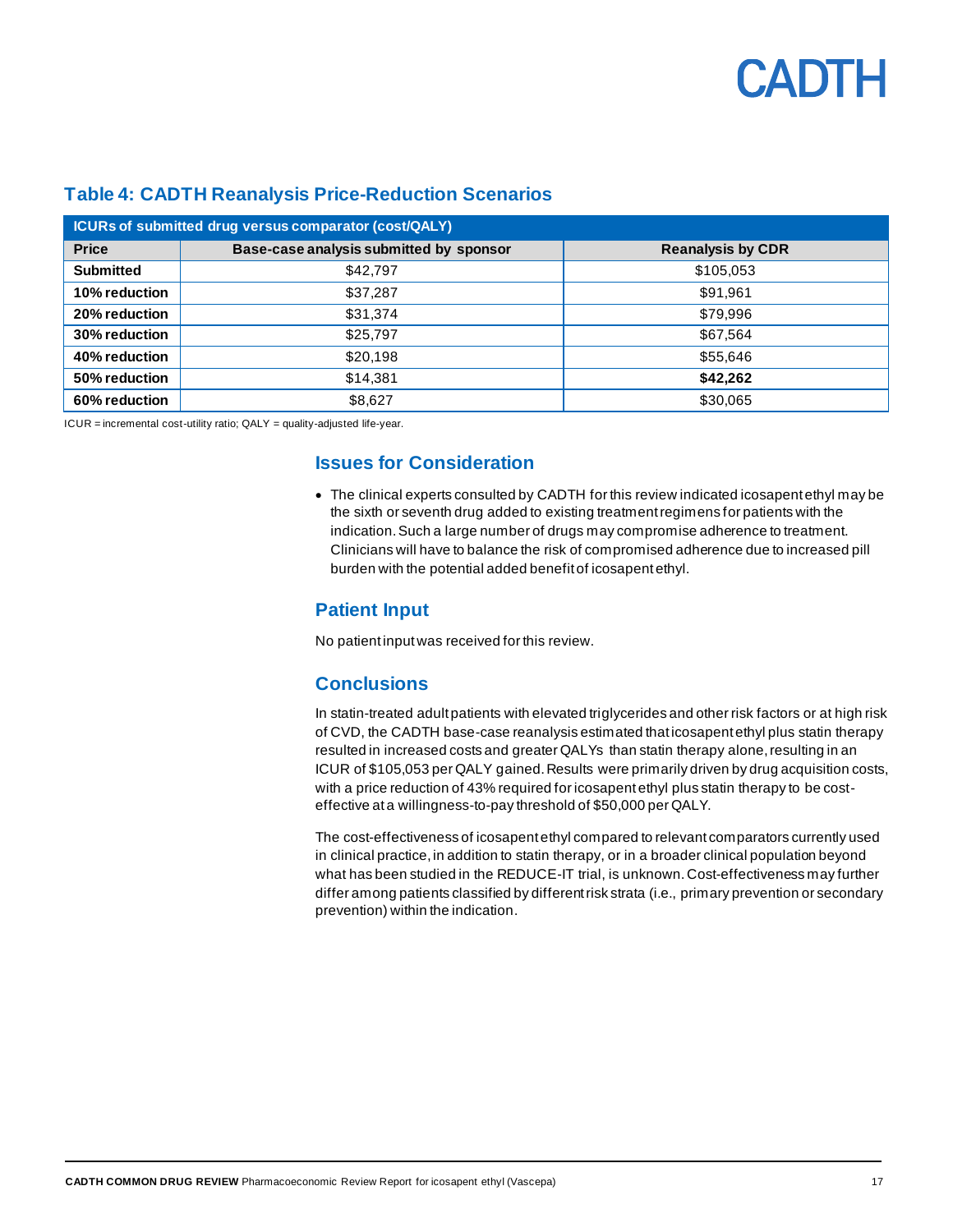## <span id="page-17-0"></span>**Appendix 1: Cost Comparison**

The comparators presented in Table 5 have been deemed appropriate by clinical experts. Comparators may be recommended (appropriate) practice, rather than actual practice. Comparators are not restricted to drugs but may be devices or procedures. Costs are the sponsor's list prices, unless otherwise specified. Existing Product Listing Agreements are not reflected in the table; as a result, the table may not represent the actual costs to public drug plans.

### <span id="page-17-1"></span>**Table 5: CDR Cost Comparison Table for Treatments Indicated for the Treatment of Hypertriglyceridemia**

| <b>Drug/comparator</b>                                         | <b>Strength</b>                 | <b>Dosage</b><br>form | Price (\$)       | <b>Recommended</b><br>dosage                          | <b>Average daily</b><br>drug cost (\$) | <b>Average annual</b><br>drug cost (\$) |  |
|----------------------------------------------------------------|---------------------------------|-----------------------|------------------|-------------------------------------------------------|----------------------------------------|-----------------------------------------|--|
| <b>Submitted drug</b>                                          |                                 |                       |                  |                                                       |                                        |                                         |  |
| Icosapent ethyl<br>(Vascepa)                                   | 1 <sub>g</sub>                  | Capsule               | 2.4500a          | 2 g twice daily                                       | 9.80                                   | 3.577                                   |  |
| <b>Cholesterol absorption inhibitor</b>                        |                                 |                       |                  |                                                       |                                        |                                         |  |
| Ezetimibe (Ezetrol)                                            | 10 <sub>mg</sub>                | <b>Tablet</b>         | 0.1811           | 10 mg daily                                           | 0.18                                   | 66                                      |  |
| <b>Fibrates</b>                                                |                                 |                       |                  |                                                       |                                        |                                         |  |
| <b>Bezafibrate</b><br>(Bezalip and<br>generics)                | 400 mg                          | Tablet                | 1.7460           | 400 mg every<br>morning or at<br>bedtime              | 1.75                                   | 637                                     |  |
| Fenofibrate (Lipidil<br>and generics)                          | $100 \,\mathrm{mg}$             | Capsule               | 0.6105           | 3-4 caps divided<br>three times daily<br>before meals | 1.83 to 2.4                            | 669 to 891                              |  |
| Fenofibrate (Lipidil<br>Micro and generics)                    | 67 mg<br>$200 \,\mathrm{mg}$    | Capsule               | 0.5479<br>0.2723 | 67 to 200 mg<br>daily                                 | 0.27 to 0.58                           | 99 to 200                               |  |
| Fenofibrate<br>(Lipidil EZ)                                    | 48 ma<br>$145 \,\mathrm{mg}$    | <b>Tablet</b>         | 0.3560<br>0.5489 | 48 to 145 mg<br>daily                                 | 0.36 to 0.55                           | 130 to 200                              |  |
| Gemfibrozil (Lopid<br>and generics)                            | 300 mg                          | Capsule               | 0.1340           | 600 mg twice<br>daily after food                      | 0.27                                   | 49                                      |  |
| Micro-coated<br>fenofibrate (Lipidil<br>Supra and<br>generics) | 160 mg                          | <b>Tablet</b>         | 0.3116           | 160 mg daily                                          | 0.31                                   | 114                                     |  |
| <b>Niacin products</b>                                         |                                 |                       |                  |                                                       |                                        |                                         |  |
| Niacin extended-<br>release (Niaspan<br>FCT)                   | 500 mg<br>$1,000 \,\mathrm{mq}$ | <b>Tablet</b>         | 1.3600<br>1.4400 | 1,000 to 2,000<br>mg daily                            | 1.44 to 2.88                           | 523 to 1,051                            |  |

<sup>a</sup> Sponsor-submitted price.

Note: All prices are from the Ontario Drug Benefit Formulary (accessed July 2019) unless otherwise indicated and do not include dis pensing fees. Clinical expert feedback indicated fish oil products containing EPA, with or without DHA, may also be used in practice. Such products are not listed on formularies in Canada and are available over the counter.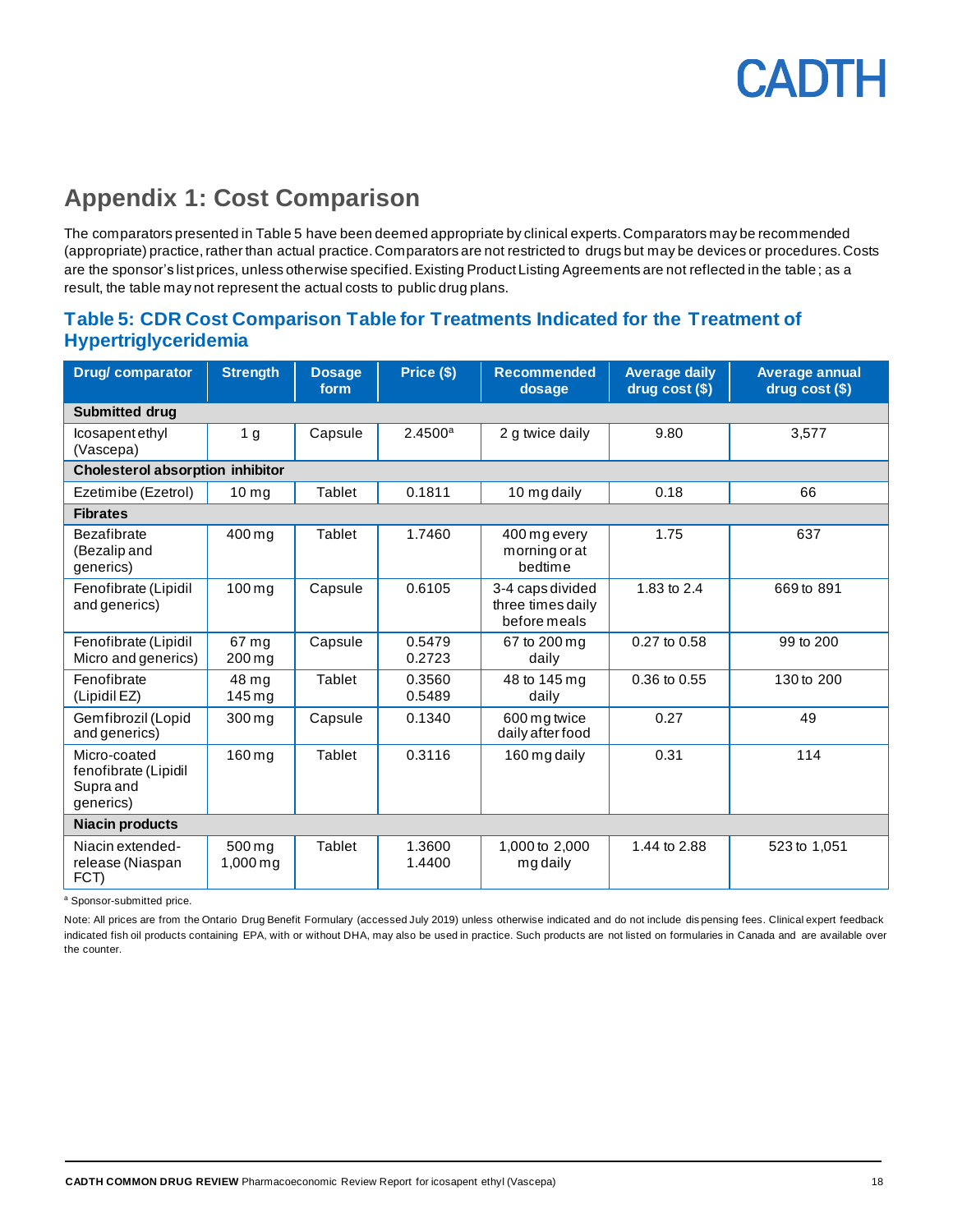### <span id="page-18-0"></span>**Table 6: CDR Cost-Comparison Table for Statins**

| <b>Drug/comparator</b>                            | <b>Strength</b>                                                             | <b>Dosage</b><br>form | Price (\$)                                     | <b>Recommended</b><br>dosage | <b>Average daily</b><br>$drug cost (§)$ | <b>Average annual</b><br>$drug cost (§)$ |
|---------------------------------------------------|-----------------------------------------------------------------------------|-----------------------|------------------------------------------------|------------------------------|-----------------------------------------|------------------------------------------|
| <b>HMG-CoA reductase inhibitors (statins)</b>     |                                                                             |                       |                                                |                              |                                         |                                          |
| Atorvastatin (Lipitor<br>and generics)            | 10 <sub>ma</sub><br>$20 \,\mathrm{mg}$<br>40 mg<br>80 mg                    | Tablet                | 0.1734<br>0.2179<br>0.2342<br>0.2342           | 10 mg to 80 mg<br>at bedtime | 0.17 to 0.23                            | 63 to 85                                 |
| Fluvastatin sodium<br>(Lescol and<br>qenerics)    | 20 <sub>mg</sub><br>40 mg                                                   | Capsule               | 0.2202<br>0.3092                               | 20 mg to 40 mg<br>at bedtime | 0.22 to 0.31                            | 80 to 113                                |
| Fluvastatin sodium<br>(Lescol XL)                 | 80 mg                                                                       | Tablet                | 1.6225                                         | 80 mg daily                  | 1.62                                    | 592                                      |
| Lovastatin<br>(Mevacor and<br>qenerics)           | 20 <sub>ma</sub><br>40 mg                                                   | <b>Tablet</b>         | 0.4919<br>0.8985                               | 20 mg to 80 mg<br>at bedtime | 0.49 to 1.80                            | 180 to 656                               |
| Pravastatin sodium<br>(Pravachol and<br>generics) | 10 <sub>mg</sub><br>20 <sub>ma</sub><br>40 mg                               | <b>Tablet</b>         | 0.2916<br>0.3440<br>0.4143                     | 10 mg to 40 mg<br>at bedtime | 0.29 to 0.41                            | 106 to 151                               |
| Rosuvastatin<br>calcium (Crestor<br>and generics) | 5 <sub>mg</sub><br>10 <sub>mg</sub><br>20 <sub>mg</sub><br>40 mg            | Tablet                | 0.1284<br>0.1354<br>0.1692<br>0.1990           | 10 mg to 40 mg<br>daily      | 0.14 to 0.20                            | 49 to 73                                 |
| Simvastatin (Zocor<br>and generics)               | 5 <sub>mg</sub><br>10 <sub>mg</sub><br>$20 \,\mathrm{mg}$<br>40 mg<br>80 mg | Tablet                | 0.1023<br>0.2023<br>0.2501<br>0.2501<br>0.2501 | 10 mg to 80 mg<br>at bedtime | $0.20$ to $0.25$                        | 74 to 91                                 |

HMG = beta-hydroxy beta-methylglutaryl.

Note: All prices are from the Ontario Drug Benefit Formulary (accessed July 2019) unless otherwise indicated and do not include dis pensing fees.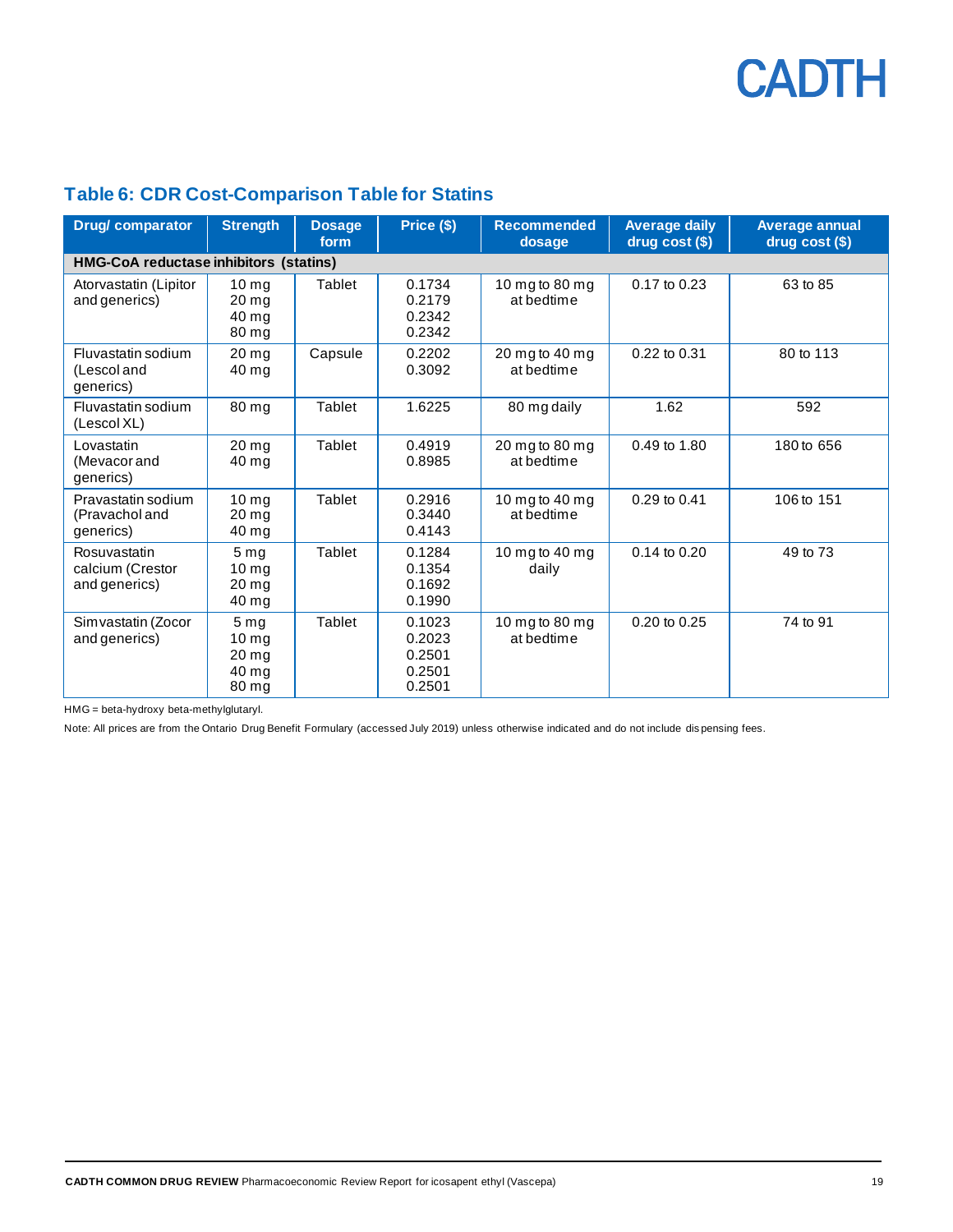

## <span id="page-19-0"></span>**Appendix 2: Summary of Key Outcomes**

#### <span id="page-19-1"></span>**Table 7: When Considering Only Costs, Outcomes and Quality of Life, How Attractive Is Icosapent Ethyl Plus Statin Therapy Relative to Statins Alone?**

| <b>Icosapent ethyl plus statin</b><br>therapy versus<br>statin therapy alone | <b>Attractive</b>                                                  | <b>Slightly</b><br><b>attractive</b> | <b>Equally</b><br><b>attractive</b> | <b>Slightly</b><br>unattractive | <b>Unattractive</b> | <b>NA</b> |
|------------------------------------------------------------------------------|--------------------------------------------------------------------|--------------------------------------|-------------------------------------|---------------------------------|---------------------|-----------|
| Costs (total)                                                                |                                                                    |                                      |                                     |                                 | X                   |           |
| Drug treatment costs alone                                                   |                                                                    |                                      |                                     |                                 | X                   |           |
| <b>Clinical outcomes</b>                                                     |                                                                    | X                                    |                                     |                                 |                     |           |
| <b>Quality of life</b>                                                       |                                                                    | Х                                    |                                     |                                 |                     |           |
| Incremental CE ratio or net<br>benefit calculation                           | Sponsor's ICUR: \$42,797<br>CADTH revised ICUR: \$105,053 per QALY |                                      |                                     |                                 |                     |           |

CE = cost-effectiveness; ICUR = incremental cost-utility ratio; NA = not applicable; QALY = quality-adjusted life-year.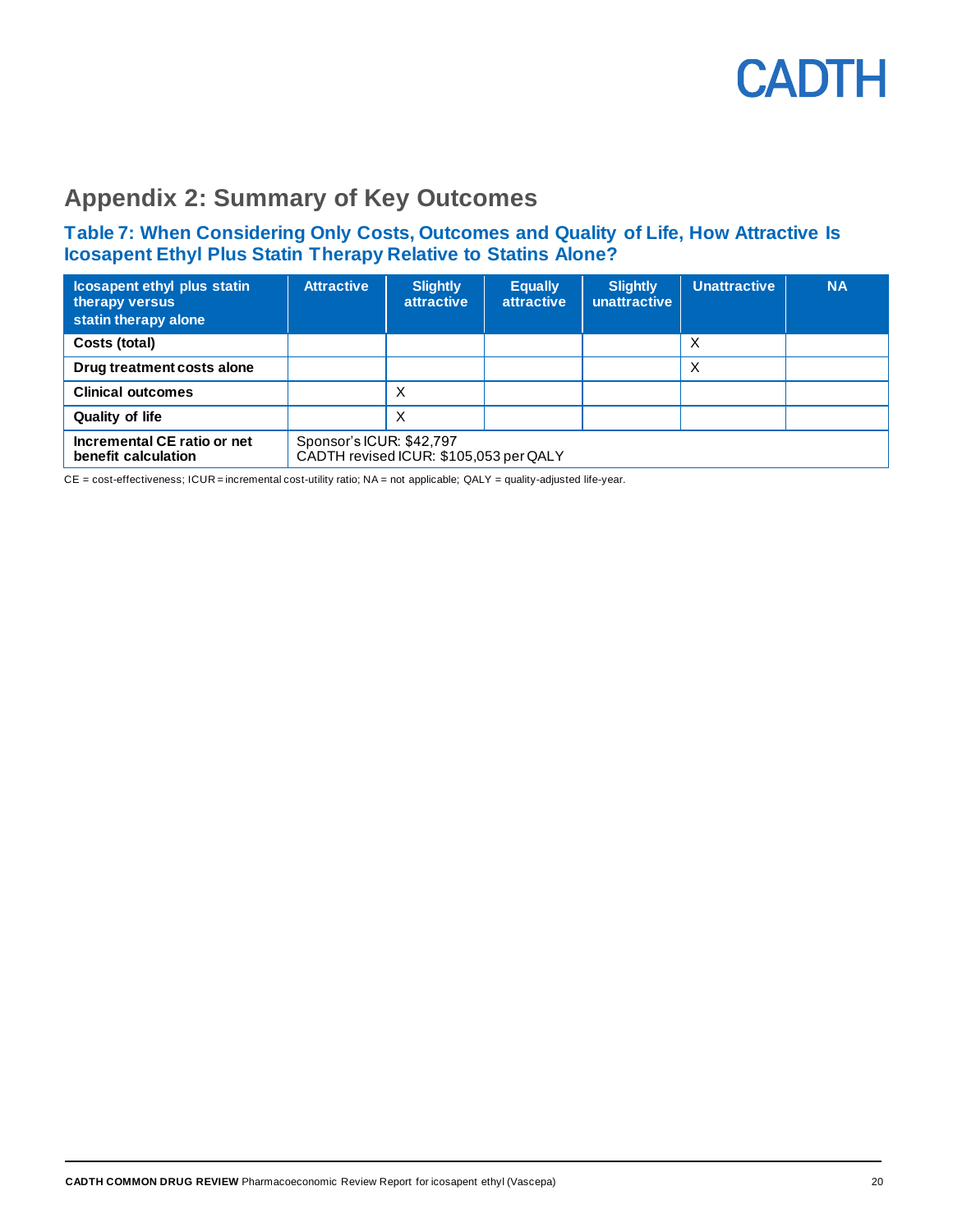

## <span id="page-20-0"></span>**Appendix 3: Additional Information**

### <span id="page-20-1"></span>**Table 8: Submission Quality**

|                                                                       | Yes/<br>good | Somewhat/<br>average | No/<br>poor |
|-----------------------------------------------------------------------|--------------|----------------------|-------------|
| Are the methods and analysis clear and transparent?                   | X            |                      |             |
| Comments<br>Reviewer to provide comments if checking "no"             |              | None                 |             |
| Was the material included (content) sufficient?                       | X            |                      |             |
| Comments<br>Reviewer to provide comments if checking "poor"           |              | None                 |             |
| Was the submission well organized and was information easy to locate? | X            |                      |             |
| Comments<br>Reviewer to provide comments if checking "poor"           |              | None                 |             |

### <span id="page-20-2"></span>**Table 9: Author Information**

**Authors of the pharmacoeconomic evaluation submitted to CDR**  $\Box$  Adaptation of global model/Canadian model done by the sponsor  $\boxtimes$  Adaptation of global model/Canadian model done by a private consultant contracted by the sponsor  $\Box$  Adaptation of global model/Canadian model done by an academic consultant contracted by the sponsor  $\Box$  Other (please specify) **Yes No Uncertain** Authors signed a letter indicating agreement with entire document and a set of the state of the state of the X Authors had independent control over the methods and right to publish analysis and states of the states of the X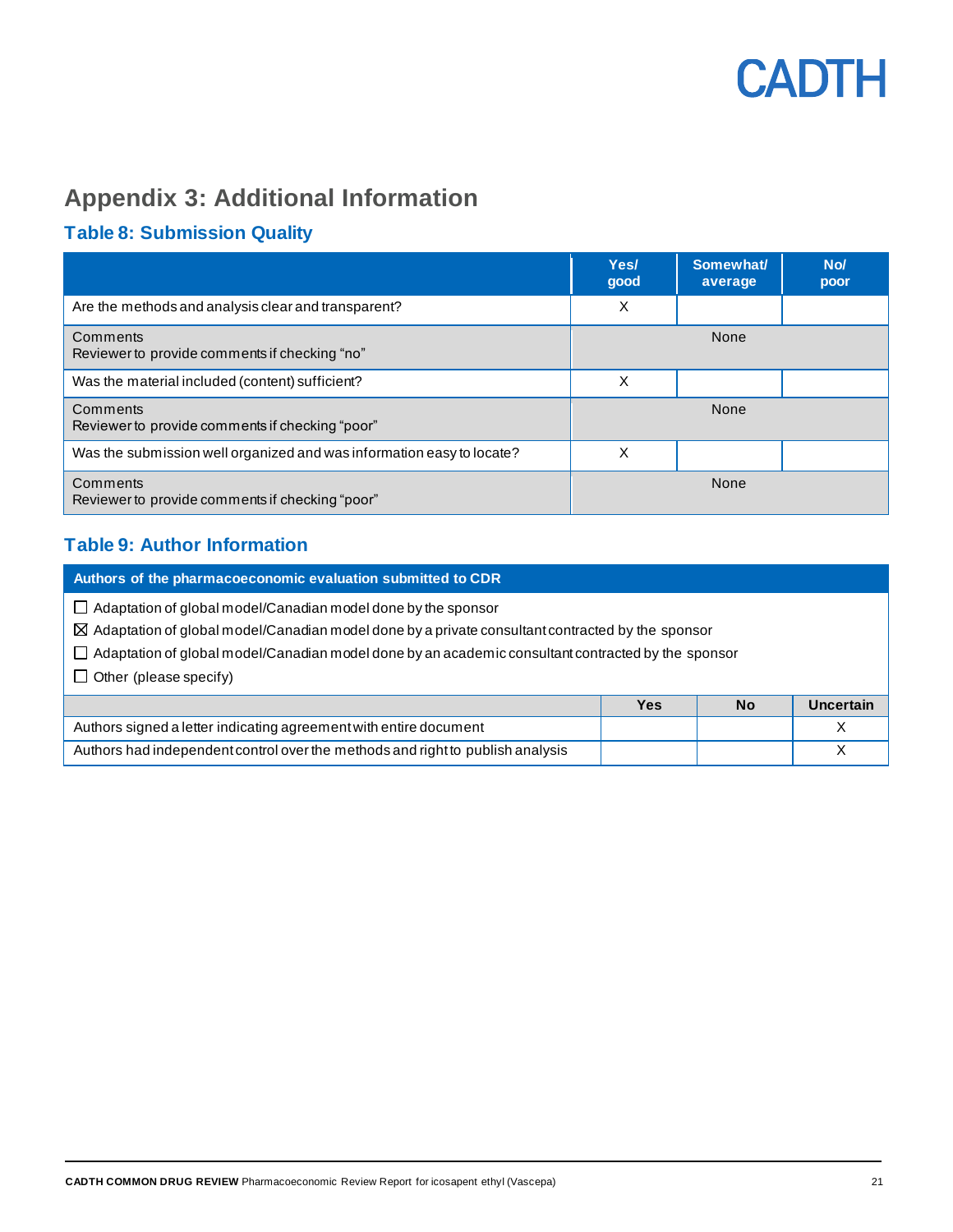

## <span id="page-21-0"></span>**Appendix 4: Summary of Other Health Technology Assessment Reviews of Drug**

No other health technology assessment agencies have reviewed icosapent ethyl for the requested CADTH Common Drug Review indication.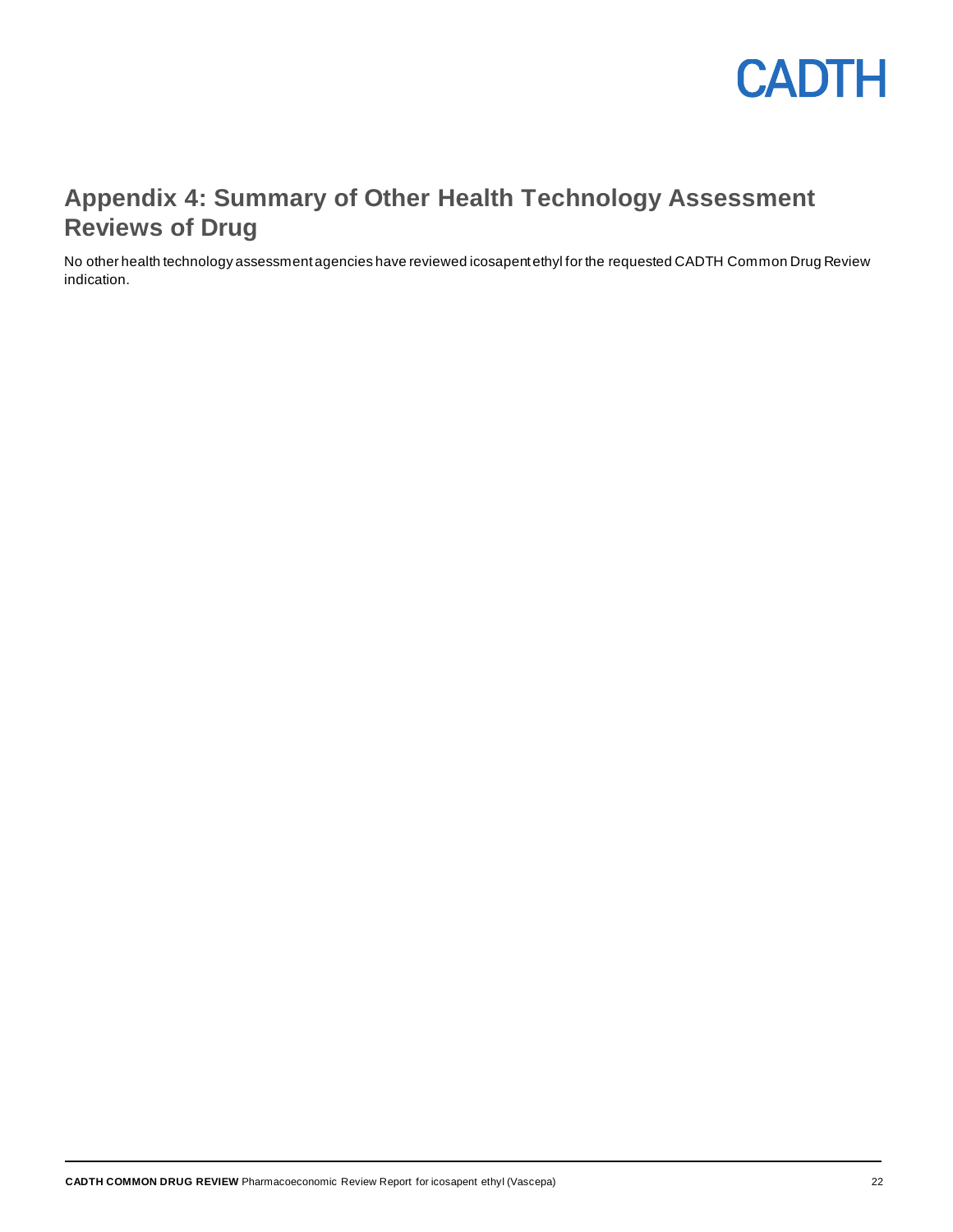## <span id="page-22-0"></span>**Appendix 5: Reviewer Worksheets**

### **Sponsor's Model Structure**

The sponsor's submitted model consisted of a Markov state-transition model with five states. Patients entered the model as CVE-free [\(Figure 1\)](#page-22-1). After the first cycle (one year in length), patients could experience death from a fatal CVE, a non-fatal CVE, or death from other causes, or could remain CVE-free. Upon entering the non-fatal CVE state, patients could either experience death from other causes or enter a post–non-fatal CVE state in the next model cycle. Patients in the post–non-fatal CVE state would remain in this health state until their death and would be at higher risk of subsequent CVEs.<sup>3</sup>

### <span id="page-22-1"></span>**Figure 1: Model Schematic — Cohort-Level Markov State-Transition Model**



CVD = cardiovascular disease; LDL-C = low-density lipoprotein cholesterol; TG = triglyceride. Source: Sponsor's pharmacoeconomic submission.<sup>3</sup>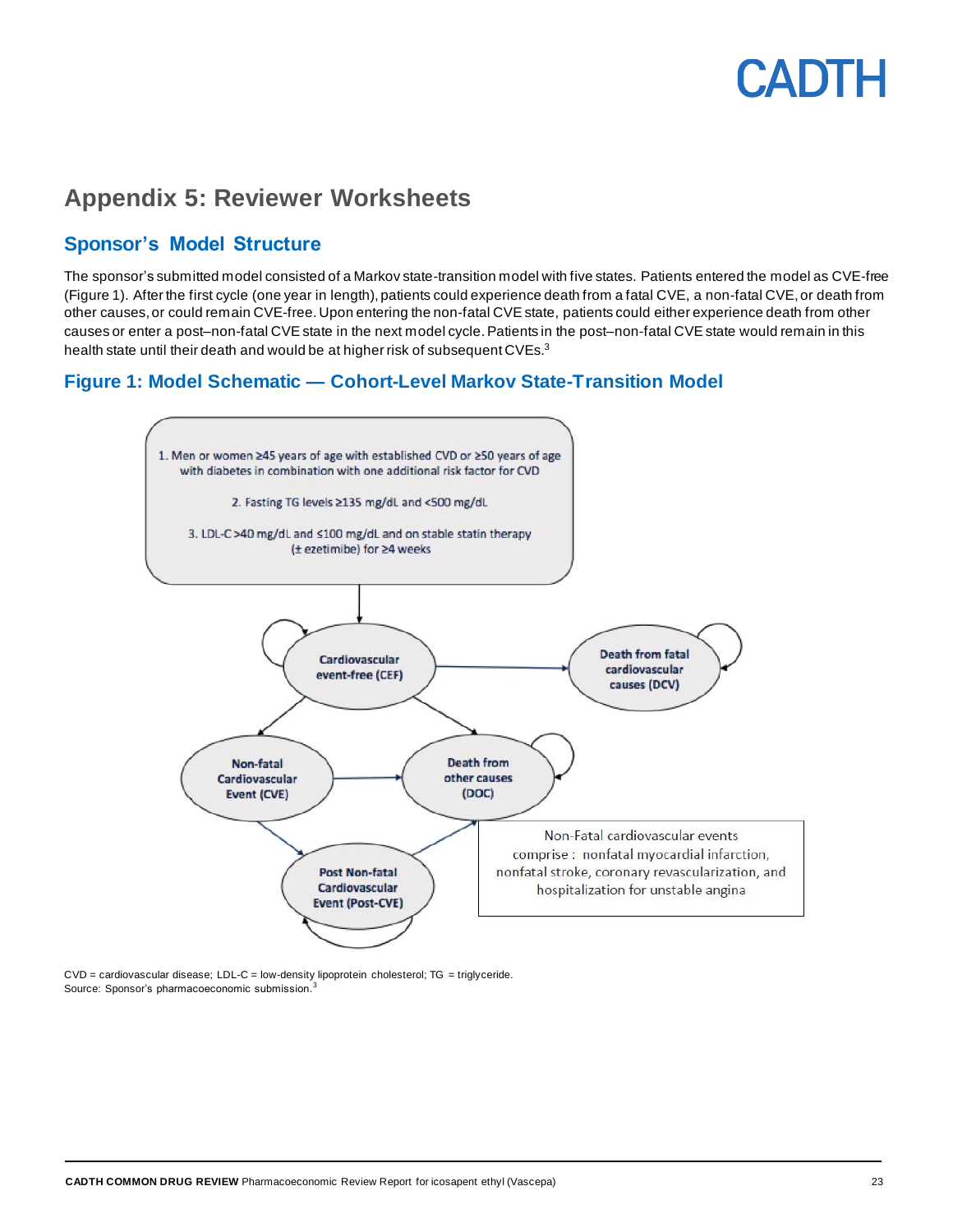### <span id="page-23-0"></span>**Table 10: Data Sources**

| <b>Data input</b>               | <b>Description of data source</b>                                                                                                                                                                                                                                                                                                                                                                                                                                                            | <b>Comment*</b>                                                                                                                                                                                                                                                                                                                                                                                                                                                                                                                                                                                                                                                                                                                                                                                                     |
|---------------------------------|----------------------------------------------------------------------------------------------------------------------------------------------------------------------------------------------------------------------------------------------------------------------------------------------------------------------------------------------------------------------------------------------------------------------------------------------------------------------------------------------|---------------------------------------------------------------------------------------------------------------------------------------------------------------------------------------------------------------------------------------------------------------------------------------------------------------------------------------------------------------------------------------------------------------------------------------------------------------------------------------------------------------------------------------------------------------------------------------------------------------------------------------------------------------------------------------------------------------------------------------------------------------------------------------------------------------------|
| <b>Baseline characteristics</b> | REDUCE-IT trial <sup>4</sup>                                                                                                                                                                                                                                                                                                                                                                                                                                                                 | The baseline distribution of statin therapy is not<br>representative of guidance from clinical practice<br>guidelines. The clinical experts consulted by CADTH<br>for this review indicated that 60% of patients would<br>be on high-intensity statin therapy, as per current<br>clinical practice guidelines, in addition to icosapent<br>ethyl. In the sponsor's submission, it was assumed<br>that the intensity of statin therapy would be in line<br>with the baseline characteristics from the REDUCE-<br>IT trial (6.4% low intensity, 62.7% moderate intensity;<br>30.9% high intensity), which does not align with the<br>clinical experts' feedback. The distribution of baseline<br>statin intensity was balanced between treatment<br>groups in REDUCE-IT and was unlikely to influence<br>the results. |
| <b>Efficacy and AEs</b>         | REDUCE-IT trial <sup>4</sup><br>Relative treatment effects for<br>primary cardiovascular events<br>(defined as non-fatal myocardial<br>infarction, non-fatal stroke, coronary<br>revascularization, and<br>hospitalization for unstable angina)<br>in the form of hazard ratios were<br>applied to parametric curves for the<br>statin-only arm of the REDUCE-IT <sup>4</sup><br>trial in the first five years for each of<br>the individual cardiovascular events<br>included in the model. | Proportional hazards were assumed and were<br>appropriate, based on diagnostic test results<br>provided by the sponsor. A plot of log of negative log<br>of estimated survivor functions was provided; it<br>tested whether including a time-dependent covariate<br>of treatment by survival time interaction term in the<br>Cox proportional hazards model was statistically<br>significant.                                                                                                                                                                                                                                                                                                                                                                                                                       |
|                                 | For subsequent events, event rates<br>from each treatment arm of the<br>REDUCE-IT <sup>4</sup> trial were used to<br>populate the transition probabilities<br>for the respective comparators for<br>the first five years of the model time<br>horizon.<br>Beyond the five-year time horizon,<br>no treatment effects were applied.                                                                                                                                                           | Only AEs that were statistically significantly different<br>were considered. Although this is a conservative<br>approach, CADTH economic guidelines recommend<br>incorporating AEs that are most clinically meaningful.<br>Excluded AEs are unlikely to have significantly<br>affected model results, although this remains<br>uncertain.<br>Not appropriate; see "Limitations of the Sponsor's<br>Submission" in the main report                                                                                                                                                                                                                                                                                                                                                                                   |
|                                 | In other words, the survival curves<br>were assumed to be parallel<br>thereafter.                                                                                                                                                                                                                                                                                                                                                                                                            |                                                                                                                                                                                                                                                                                                                                                                                                                                                                                                                                                                                                                                                                                                                                                                                                                     |
| <b>Natural history</b>          | Based on the best-fitting parametric<br>curve of individual patient-level data<br>from the statins-only arm of the<br>REDUCE-IT trial for the primary end<br>points; <sup>3,4</sup> data up to five years were<br>available                                                                                                                                                                                                                                                                  | Likely appropriate; see concerns raised under<br>baseline characteristic                                                                                                                                                                                                                                                                                                                                                                                                                                                                                                                                                                                                                                                                                                                                            |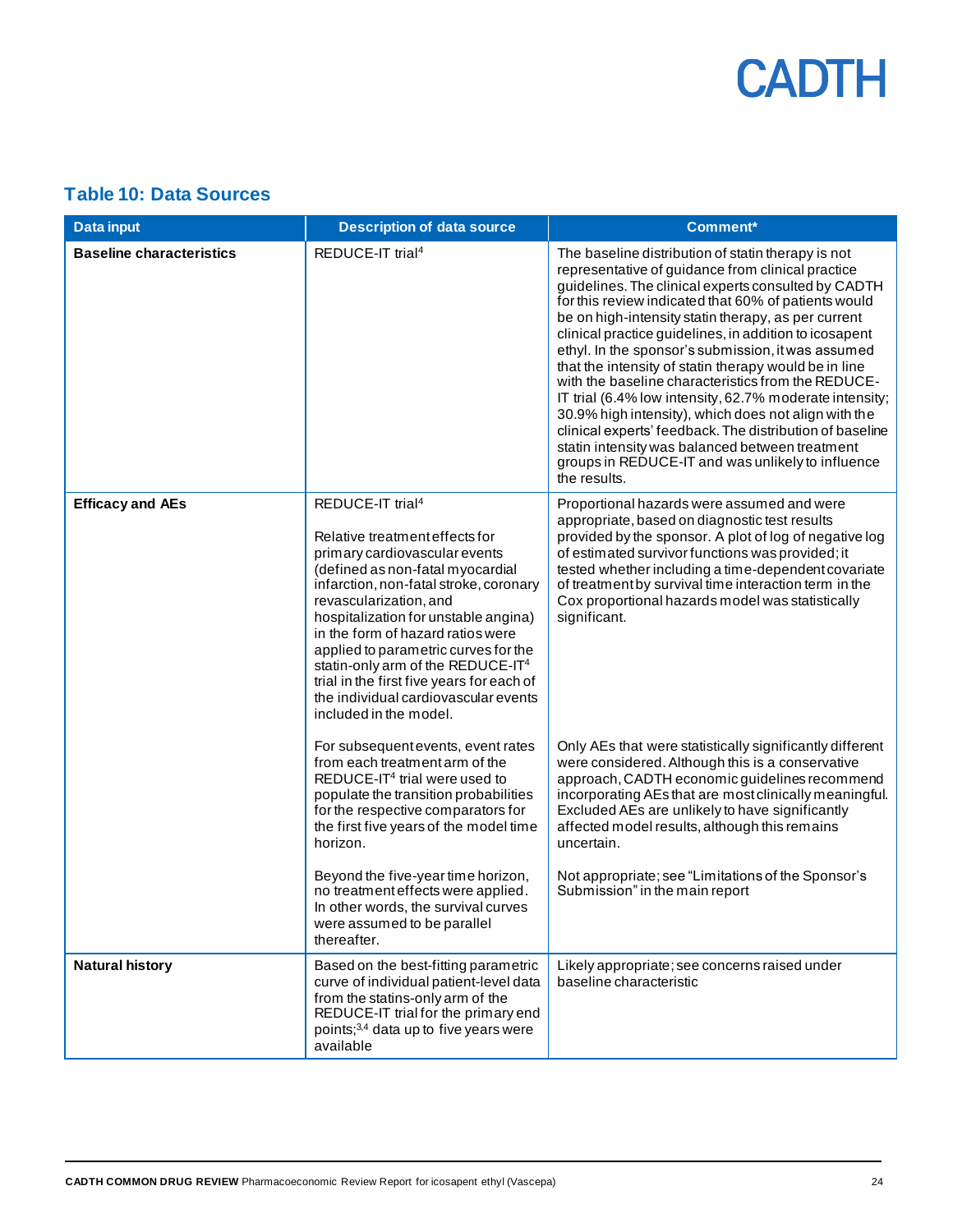| <b>Data input</b>             | <b>Description of data source</b>                                                                                                                                                                                                                                                                                                                                                                  | <b>Comment*</b>                                                                                                                                                                                                                                                                                                                                                                                                                                                                                                                                                                                                 |
|-------------------------------|----------------------------------------------------------------------------------------------------------------------------------------------------------------------------------------------------------------------------------------------------------------------------------------------------------------------------------------------------------------------------------------------------|-----------------------------------------------------------------------------------------------------------------------------------------------------------------------------------------------------------------------------------------------------------------------------------------------------------------------------------------------------------------------------------------------------------------------------------------------------------------------------------------------------------------------------------------------------------------------------------------------------------------|
| <b>Utilities</b>              | Health state utilities and AE disutilities<br>were identified from the literature. <sup>12-</sup><br>15,21<br>Health state utilities were derived by<br>combining the utility values of the<br>component health states<br>multiplicatively with the baseline utility<br>value; AE utilities were incorporated<br>via an additive approach.                                                         | Errors were noted, as utility values used in the<br>sponsor's model differed from the utility values<br>reported in the literature; see "Limitations of the<br>Sponsor's Submission" in the main report                                                                                                                                                                                                                                                                                                                                                                                                         |
| <b>Mortality</b>              | Risk of mortality from cardiovascular<br>causes was derived from the<br>REDUCE-IT trial. <sup>4</sup><br><b>Baseline mortality from Statistics</b><br>Canada Life Tables; <sup>9</sup> mortality rate in<br>years following non-fatal<br>cardiovascular event were adjusted<br>based on relative risk of death due to<br>prior cardiovascular event, as reported<br>in literature <sup>10,11</sup> | Appropriate<br>The manufacturer included cardiovascular<br>mortality as an event in the model, in addition to<br>mortality from all causes, which was obtained from<br>Statistics Canada life tables. <sup>9</sup> The value for<br>mortality from all causes was obtained from<br>Statistics Canada and would include mortality from<br>cardiovascular events. As the values used in the<br>model were not adjusted to account for the<br>separate CVD mortality that was already included<br>in the model, mortality was overestimated. The<br>impact of this limitation on model results is likely<br>minor. |
| <b>Resource use and costs</b> |                                                                                                                                                                                                                                                                                                                                                                                                    |                                                                                                                                                                                                                                                                                                                                                                                                                                                                                                                                                                                                                 |
| Drug                          | Cost of icosapent ethyl was obtained<br>from the sponsor.<br>Cost of background medications was<br>obtained from the Ontario Drug<br>Benefit (ODB) e-formulary. <sup>16</sup>                                                                                                                                                                                                                      | Appropriate                                                                                                                                                                                                                                                                                                                                                                                                                                                                                                                                                                                                     |
| Administration                | Follow-up and monitoring costs for<br>treatment were included in the model.<br>Resource use for follow-up and<br>monitoring was based on a<br>combination of guidelines and clinical<br>expert opinion, with costs obtained<br>from the Ontario Schedule of<br>Benefits. <sup>8,22</sup><br>80% of patient management was<br>assumed to be conducted in a general<br>practitioner setting.         | Likely appropriate; unlikely to impact model results                                                                                                                                                                                                                                                                                                                                                                                                                                                                                                                                                            |
| <b>Event</b>                  | Costs related to cardiovascular events<br>were obtained from a combination of<br>the Ontario Case Costing Initiative <sup>17</sup><br>and published literature. <sup>23-25</sup>                                                                                                                                                                                                                   | Appropriate                                                                                                                                                                                                                                                                                                                                                                                                                                                                                                                                                                                                     |
| <b>AEs</b>                    | AE costs were obtained from the<br>Ontario Case Costing Initiative. <sup>23</sup>                                                                                                                                                                                                                                                                                                                  | Appropriate                                                                                                                                                                                                                                                                                                                                                                                                                                                                                                                                                                                                     |

AE = adverse event; CVD = cardiovascular disease.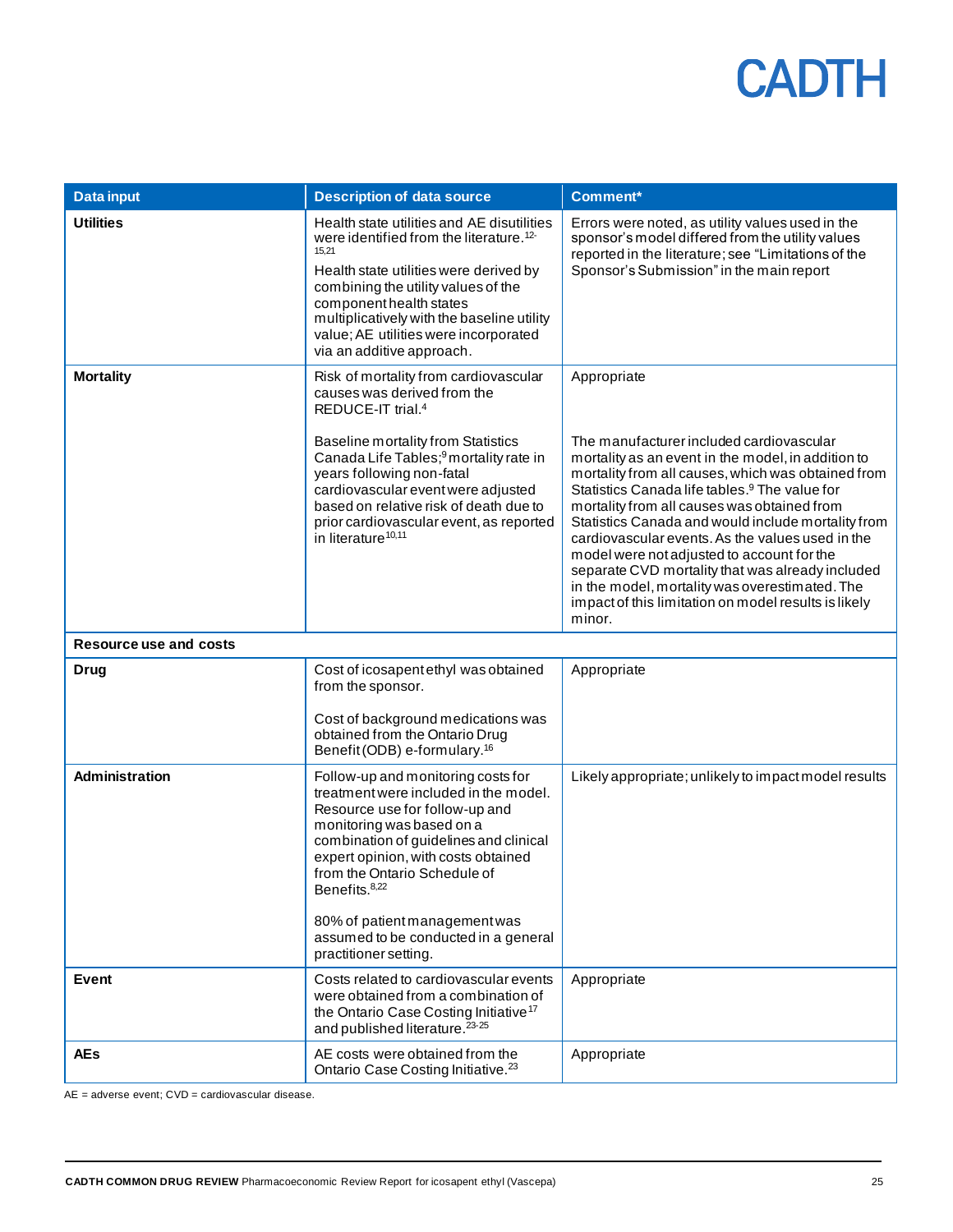

### <span id="page-25-1"></span>**Figure 2: Distribution of Secondary Cardiovascular Events**

CV = cardiovascular; MI = myocardial infarction. Source: Sponsor's pharmacoeconomic submission. *3*

### <span id="page-25-0"></span>**Table 11: Sponsor's Key Assumptions**

| <b>Assumption</b>                                                                                                                                                                                                                                                                                                                                                                               | <b>Comment</b>                                                                                                                                                                                                                                                                                                             |
|-------------------------------------------------------------------------------------------------------------------------------------------------------------------------------------------------------------------------------------------------------------------------------------------------------------------------------------------------------------------------------------------------|----------------------------------------------------------------------------------------------------------------------------------------------------------------------------------------------------------------------------------------------------------------------------------------------------------------------------|
| The distribution of statin therapy intensities was<br>assumed to match the distribution of intensities of<br>statin therapies in the REDUCE-IT trial.                                                                                                                                                                                                                                           | Not appropriate; the clinical experts consulted by CADTH for this review<br>indicated 60% of patients would be on high-intensity statin therapy as per<br>current clinical practice guidelines. This does not match the distribution of<br>patients in the REDUCE-IT trial. The impact on results is unknown.              |
| A 20-year time horizon was appropriate to capture all                                                                                                                                                                                                                                                                                                                                           | Not appropriate; see "Limitations of the Sponsor's Submission" in the                                                                                                                                                                                                                                                      |
| differences in costs and QALYs.                                                                                                                                                                                                                                                                                                                                                                 | main report.                                                                                                                                                                                                                                                                                                               |
| The median follow-up of REDUCE-IT was five years;<br>therefore, during the initial five year period of the<br>model, estimates of risk and benefits for icosapent<br>ethyl versus placebo for first and subsequent events<br>reflected the REDUCE-IT trial results. After the initial<br>five year period, event rates for icosapent ethyl were<br>assumed to equal that for the placebo group. | Although the assumption could be appropriate if patients are expected to<br>discontinue treatment after five years, feedback from clinical experts<br>indicated that patients were likely to remain on treatment beyond the trial<br>duration and to continue to benefit from treatment beyond a five-year time<br>period. |
| The proportion of cardiovascular events occurring                                                                                                                                                                                                                                                                                                                                               | Appropriate; the proportional hazards assumption holds for all                                                                                                                                                                                                                                                             |
| was assumed to be constant over time.                                                                                                                                                                                                                                                                                                                                                           | cardiovascular events included in the model.                                                                                                                                                                                                                                                                               |
| Treatment cost beyond the five year period included                                                                                                                                                                                                                                                                                                                                             | Removal of icosapent ethyl costs beyond the first five years was                                                                                                                                                                                                                                                           |
| only costs for statin therapy (no costs for icosapent                                                                                                                                                                                                                                                                                                                                           | inappropriate, given feedback from clinical experts indicating patients                                                                                                                                                                                                                                                    |
| ethyl).                                                                                                                                                                                                                                                                                                                                                                                         | would remain on icosapent ethyl beyond the trial duration.                                                                                                                                                                                                                                                                 |

QALY = quality-adjusted life-year.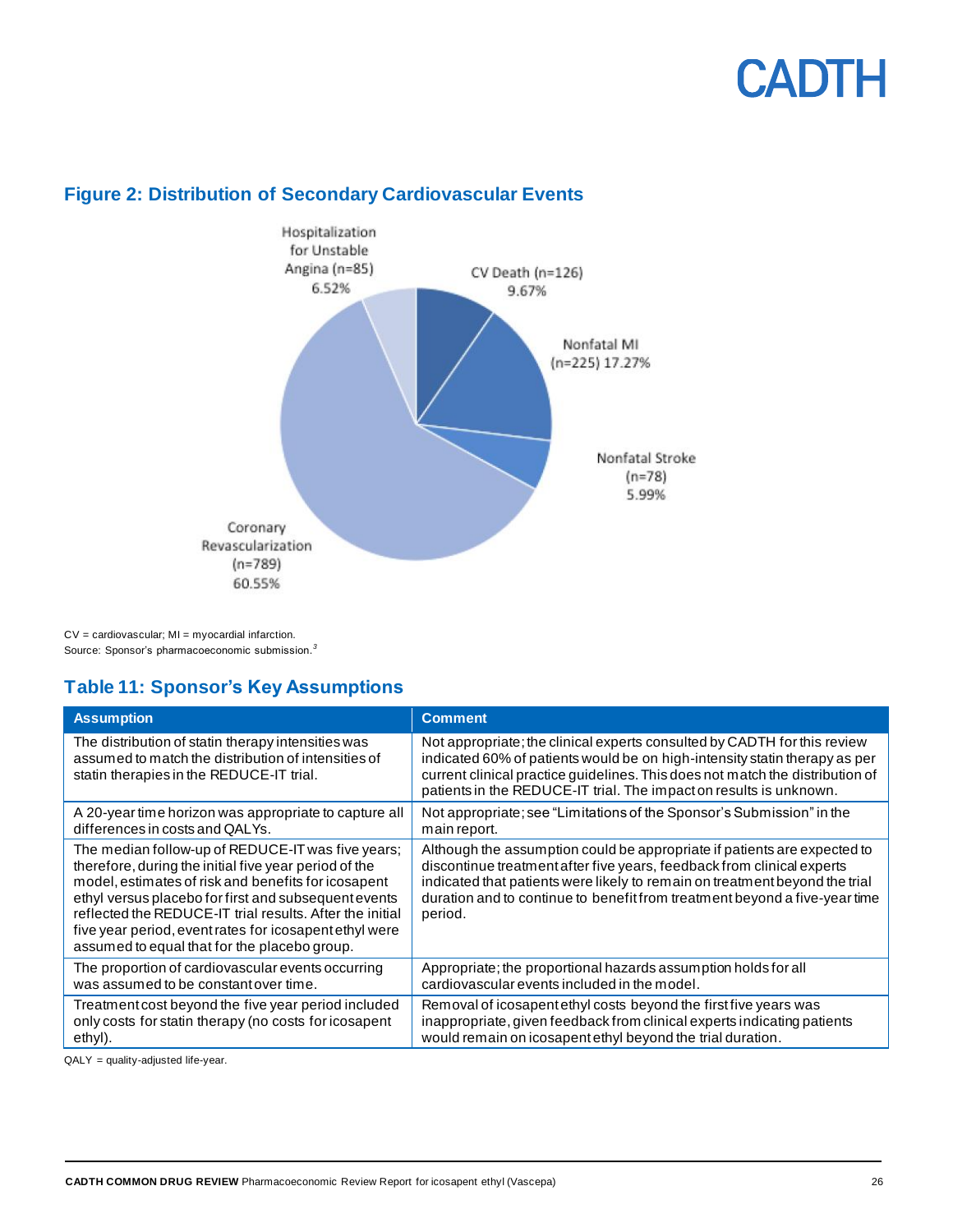### **Sponsor's Results**

The results of the sponsor's base case are presented i[n Table 2.](#page-11-2) The disaggregated costs from the sponsor's base case are presented in [Table 2.](#page-11-2)

### <span id="page-26-0"></span>**Table 12: Expected Discounted QALYs and Costs by Treatment and Cost Categories, Sponsor's Base Case**

|                                                |                     |                                                          | <b>QALYS</b>                                                  |                             |                                 |                                |                                                       |
|------------------------------------------------|---------------------|----------------------------------------------------------|---------------------------------------------------------------|-----------------------------|---------------------------------|--------------------------------|-------------------------------------------------------|
|                                                | <b>Drug</b><br>cost | <b>Cardiovascular</b><br>$disease cost -$<br>first event | <b>Cardiovascular</b><br>$disease cost -$<br>subsequent event | <b>Follow-</b><br><b>up</b> | <b>Adverse</b><br><b>events</b> | <b>Health</b><br><b>states</b> | <b>Treatment-</b><br>related adverse<br><b>events</b> |
| Statin therapy<br>alone (a)                    | 2.043               | 36.448                                                   | 1,388                                                         | 1.760                       | 701                             | 9.59                           | $-0.004$                                              |
| lcosapentethyl<br>plus statin<br>therapy $(b)$ | 18.807              | 32,372                                                   | 766                                                           | 1,960                       | 958                             | 9.88                           | $-0.005$                                              |
| Difference $(b - a)$                           | 16.764              | $-4.075$                                                 | $-622$                                                        | 200                         | 257                             | 0.29                           | $-0.001$                                              |

QALY = quality-adjusted life-year.

Source: Sponsor's submission.<sup>3</sup>

The expected number of events for each comparator per 1,000 patients is presented i[n Table 13.](#page-26-1)

### <span id="page-26-1"></span>**Table 13: Expected Events per 1,000 Patients**

| <b>Disaggregated costs</b>                                    | <b>Icosapent ethyl plus statin</b> | <b>Statin only</b> |  |  |  |  |  |
|---------------------------------------------------------------|------------------------------------|--------------------|--|--|--|--|--|
| Total first events                                            |                                    |                    |  |  |  |  |  |
| CV death                                                      | 90                                 | 100                |  |  |  |  |  |
| Non-fatal MI                                                  | 180                                | 190                |  |  |  |  |  |
| Non-fatal stroke                                              | 60                                 | 70                 |  |  |  |  |  |
| Coronary revascularization                                    | 140                                | 150                |  |  |  |  |  |
| Hospitalization for unstable angina                           | 70                                 | 80                 |  |  |  |  |  |
| Total subsequent events                                       |                                    |                    |  |  |  |  |  |
| Death associated with post-CVE                                | 10                                 | 20                 |  |  |  |  |  |
| Non-fatal MI                                                  | 20                                 | 40                 |  |  |  |  |  |
| Non-fatal stroke                                              | 10                                 | 10                 |  |  |  |  |  |
| Coronary revascularization                                    | 70                                 | 120                |  |  |  |  |  |
| Hospitalization for unstable angina                           | 10                                 | 10                 |  |  |  |  |  |
| Difference (icosapent ethyl plus statins versus statins only) |                                    |                    |  |  |  |  |  |
| CV death                                                      | $-9.13$                            |                    |  |  |  |  |  |
| Non-fatal MI                                                  | $-15.08$                           |                    |  |  |  |  |  |
| Non-fatal stroke                                              | $-5.22$                            |                    |  |  |  |  |  |
| Coronary revascularization                                    | $-11.77$                           |                    |  |  |  |  |  |
| Hospitalization for unstable angina                           | $-6.07$                            |                    |  |  |  |  |  |
| Primary end point                                             | $-47.26$                           |                    |  |  |  |  |  |
| Subsequent non-fatal events                                   | $-92.65$                           |                    |  |  |  |  |  |
| <b>Total events</b>                                           | $-139.91$                          |                    |  |  |  |  |  |

Source: Sponsor's submission.<sup>3</sup>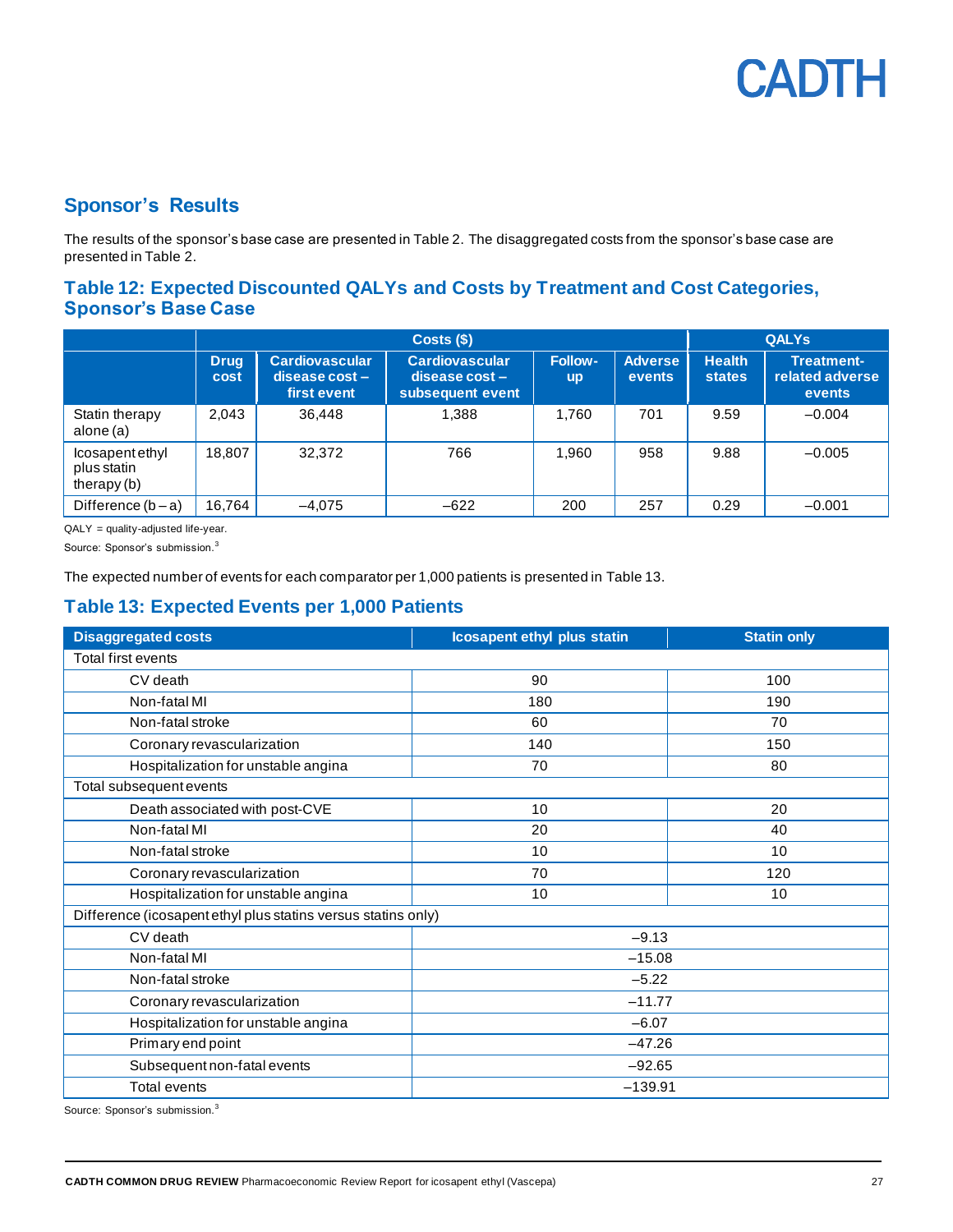## **CADTH Common Drug Review Reanalyses**

### <span id="page-27-0"></span>**Table 14: Summary of Results of the CADTH Base Case**

|                                                         |                                       | <b>Total</b><br>costs( | <b>Incremental cost</b><br>of icosapent<br>ethyl $($ \$) | <b>Total</b><br><b>QALYs</b> | <b>Incremental</b><br><b>QALYs of</b><br>icosapent ethyl | <b>Incremental</b><br>cost per<br>QALY (\$) |
|---------------------------------------------------------|---------------------------------------|------------------------|----------------------------------------------------------|------------------------------|----------------------------------------------------------|---------------------------------------------|
| Manufacturer's                                          | Statin therapy alone                  | 42,341                 |                                                          | 9.58                         |                                                          |                                             |
| base case                                               | Icosapentethyl plus<br>statin therapy | 54,864                 | 12,523                                                   | 9.88                         | 0.29                                                     | 42,797                                      |
| Lifetime time                                           | Statin therapy alone                  | 67,423                 |                                                          | 10.96                        |                                                          |                                             |
| horizon                                                 | Icosapentethyl plus<br>statin therapy | 79,420                 | 11,997                                                   | 11.32                        | 0.36                                                     | 32,902                                      |
| Icosapent ethyl                                         | Statin therapy alone                  | 41,817                 |                                                          | 9.67                         |                                                          |                                             |
| efficacy and costs<br>applied for whole<br>time horizon | Icosapentethyl plus<br>statin therapy | 85,281                 | 43,464                                                   | 10.09                        | 0.42                                                     | 104,098                                     |
| Corrected utility                                       | Statin therapy alone                  | 41,933                 |                                                          | 10.13                        |                                                          |                                             |
| values for<br>cardiovascular<br>events                  | Icosapentethyl plus<br>statin therapy | 54.508                 | 12,575                                                   | 10.35                        | 0.23                                                     | 55,641                                      |
| CADTH base                                              | Statin therapy alone                  | 67,713                 |                                                          | 11.56                        |                                                          |                                             |
| case                                                    | Icosapentethyl plus<br>statin therapy | 117,105                | 49,392                                                   | 12.03                        | 0.47                                                     | 105,053                                     |

QALY = quality-adjusted life-year.

### <span id="page-27-1"></span>**Table 15: Summary of Results of the CADTH Scenario Analyses**

|                                    |                                       | <b>Total costs</b><br>$($ \$) | <b>Incremental cost</b><br>of icosapent ethyl<br>(\$) | <b>Total</b><br><b>QALYs</b> | <b>Incremental</b><br><b>QALYs of</b><br>icosapent ethyl | <b>Incremental</b><br>cost per<br>QALY (\$) |
|------------------------------------|---------------------------------------|-------------------------------|-------------------------------------------------------|------------------------------|----------------------------------------------------------|---------------------------------------------|
| 20-year time                       | Statin therapy alone                  | 41.921                        |                                                       | 10.13                        |                                                          |                                             |
| horizon                            | Icosapentethyl plus<br>statin therapy | 85,443                        | 43,522                                                | 10.43                        | 0.31                                                     | 141,118                                     |
| Alternative post-                  | Statin therapy alone                  | 67,759                        |                                                       | 11.34                        |                                                          |                                             |
| revascularization<br>utility value | Icosapentethyl plus<br>statin therapy | 117.022                       | 49,263                                                | 11.86                        | 0.53                                                     | 93,657                                      |

QALY = quality-adjusted life-year.